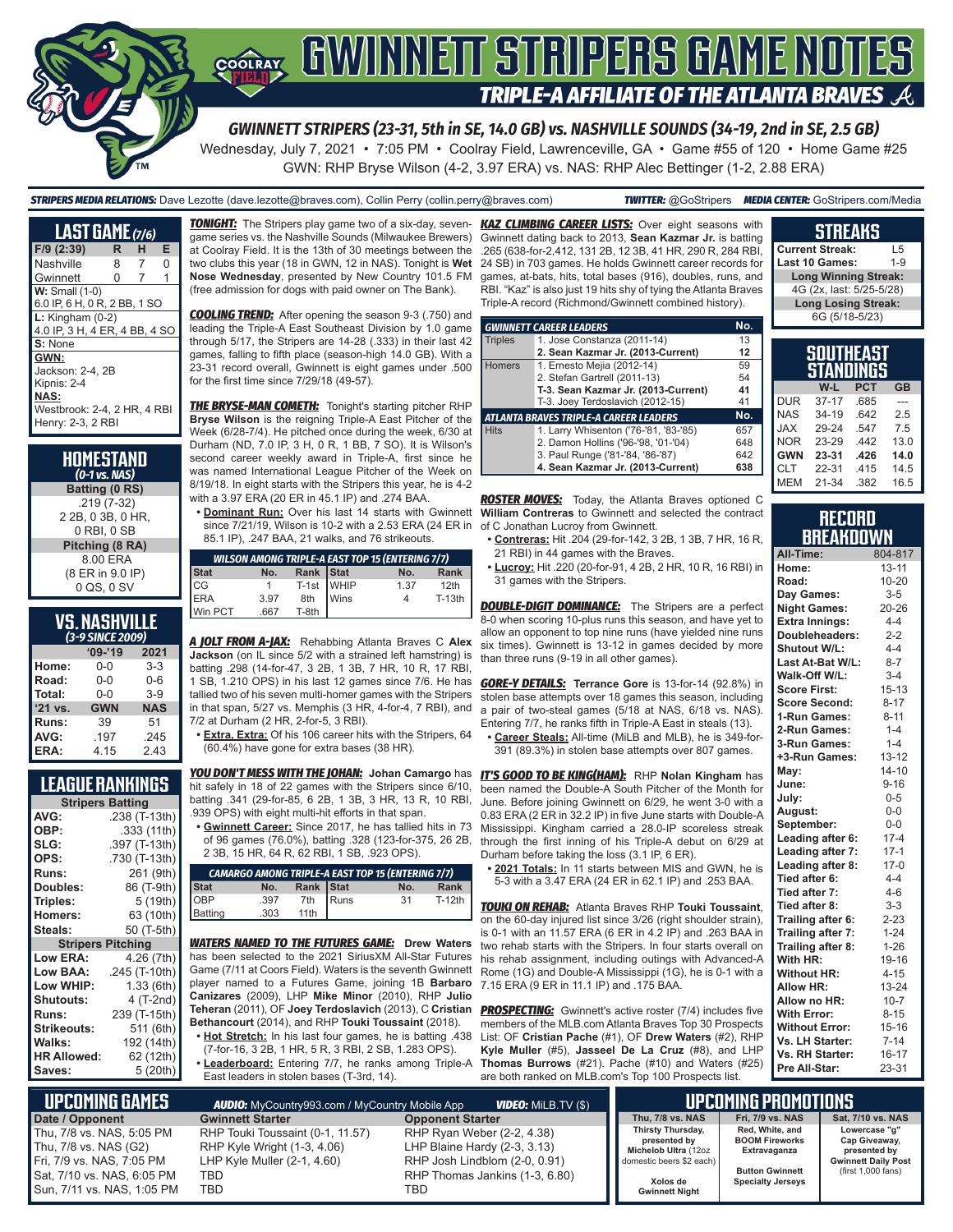

**ETC.**

#### *WEDNESDAY, JULY 7, 2021 VS. NASHVILLE*

|                                                                                                                                                                    |            | <b>MANAGER MATT TUIASOSOPO</b>          |                         |                                                           |                                          |                           |                                       |                                                                               |                  |                                         | <b>VS.2021 OPPONENTS</b>                                        |                                      |                                                        |                                       |
|--------------------------------------------------------------------------------------------------------------------------------------------------------------------|------------|-----------------------------------------|-------------------------|-----------------------------------------------------------|------------------------------------------|---------------------------|---------------------------------------|-------------------------------------------------------------------------------|------------------|-----------------------------------------|-----------------------------------------------------------------|--------------------------------------|--------------------------------------------------------|---------------------------------------|
| Matt Tuiasosopo is in his first season as Gwinnett manager and his third season                                                                                    |            |                                         |                         |                                                           |                                          |                           |                                       | Home                                                                          | Road             | Total                                   |                                                                 | Home                                 | Road                                                   | <b>Total</b>                          |
| as a coach in the Atlanta Braves organization in 2021. He was named the seventh                                                                                    |            |                                         |                         |                                                           |                                          |                           | <b>CHA</b>                            | ---                                                                           | $5 - 1$          | $5 - 1$                                 | COL                                                             | $---$                                | $\sim$                                                 | $---$                                 |
| manager in team history on 3/30/21. Tuiasosopo is both the youngest manager in                                                                                     |            |                                         |                         |                                                           |                                          |                           | <b>DUR</b>                            | ---                                                                           | $1 - 5$          | $1 - 5$                                 | LOU                                                             | $4 - 2$                              | ---                                                    | $4 - 2$                               |
| team history (turned 35 on 5/10) and the first former Gwinnett player to manage the<br>club (hit .221 with 19 HR, 73 RBI in 178 games from 2016-17).               |            |                                         |                         |                                                           |                                          |                           | <b>JAX</b>                            | $1 - 5$                                                                       | $\overline{a}$   | $1 - 5$                                 | <b>MW DIV</b>                                                   | $4 - 2$                              | $0-0$                                                  | $4 - 2$                               |
|                                                                                                                                                                    |            |                                         |                         |                                                           |                                          |                           | <b>MEM</b><br><b>NAS</b>              | $5 - 1$<br>$3 - 3$                                                            | $3-3$<br>$0 - 6$ | $8 - 4$<br>$3-9$                        |                                                                 |                                      |                                                        |                                       |
| Tuiasosopo made his managerial debut in 2019 with Class-A Rome, leading the club                                                                                   |            |                                         |                         |                                                           |                                          |                           | <b>NOR</b>                            | $\frac{1}{2}$                                                                 | $1 - 5$          | $1 - 5$                                 |                                                                 |                                      |                                                        |                                       |
| to a 65-74 record and earning Atlanta's Bobby Cox Award for minor league manager                                                                                   |            |                                         |                         |                                                           |                                          |                           | <b>SE DIV</b>                         | $9-9$                                                                         | 10-20            | 19-29                                   |                                                                 |                                      |                                                        |                                       |
| of the year. He was set to return to Rome in 2020, but was reassigned to the Braves                                                                                |            |                                         |                         |                                                           |                                          |                           |                                       |                                                                               |                  |                                         |                                                                 |                                      |                                                        |                                       |
| Alternate Site at Coolray Field once the MiLB season was canceled.                                                                                                 |            |                                         |                         |                                                           |                                          |                           |                                       |                                                                               |                  |                                         | <b>LAST AT-BAT WINS (8)</b>                                     |                                      |                                                        |                                       |
| Tuiasosopo's Managerial Career                                                                                                                                     |            |                                         | Games                   | W-L                                                       | <b>PCT</b>                               | <b>Playoffs</b>           |                                       | The Stripers are 8-7 (.533) in games decided in the last at-bat in 2021.      |                  |                                         |                                                                 |                                      |                                                        |                                       |
| With Gwinnett (1 Season):                                                                                                                                          |            |                                         | 54                      | 23-31                                                     | .426                                     | 0                         |                                       |                                                                               |                  |                                         |                                                                 | <b>Game-Winning Play</b>             |                                                        |                                       |
| MiLB Career (2 Seasons):                                                                                                                                           |            |                                         | 193                     | 88-105                                                    | .456                                     | $\mathbf 0$               | Date/Opponent<br>5/4 at Charlotte     |                                                                               |                  | <b>Score</b><br>10-9 (12th)             |                                                                 |                                      | Almonte scores on E4 (Reynolds)                        |                                       |
|                                                                                                                                                                    |            |                                         |                         | All staff bios available in the 2021 Stripers Media Guide |                                          |                           | 5/9 at Charlotte                      |                                                                               |                  | 12-9 (10th)                             |                                                                 | Camargo RBI single                   |                                                        |                                       |
|                                                                                                                                                                    |            |                                         |                         |                                                           |                                          |                           | 5/14 vs. Louisville                   |                                                                               |                  | $2-1$ (8th)                             |                                                                 | Arcia solo HR                        |                                                        |                                       |
|                                                                                                                                                                    |            |                                         |                         |                                                           |                                          |                           | 5/16 vs. Louisville                   |                                                                               |                  | 5-4 (9th)*                              |                                                                 |                                      | Arcia walk-off solo HR                                 |                                       |
|                                                                                                                                                                    |            |                                         | EJECTIONS (2)           |                                                           |                                          |                           | 5/25 vs. Memphis<br>6/9-G2 at Memphis |                                                                               |                  | $2-1$ (9th) <sup>*</sup><br>$3-1$ (8th) |                                                                 | Waters RBI single                    | Kazmar walk-off single                                 |                                       |
| Player/Coach<br>Ryan Goins                                                                                                                                         |            | Date/Inning<br>5/25 vs. MEM, 7th Inning |                         |                                                           | <b>Umpire</b><br><b>HP Clint Vondrak</b> |                           | 6/18 vs. Nashville                    |                                                                               |                  | 8-7 (10th)*                             |                                                                 |                                      | Arcia scores on E4 (Hiura on Lucroy FC)                |                                       |
| <b>MGR Matt Tuiasosopo</b>                                                                                                                                         |            | 6/3 vs. JAX, 8th Inning                 |                         |                                                           | <b>HP Alex Tosi</b>                      |                           | 6/30 at Durham                        |                                                                               |                  | 2-1 (9th)                               |                                                                 | Pache RBI single                     |                                                        |                                       |
|                                                                                                                                                                    |            |                                         |                         |                                                           |                                          |                           |                                       |                                                                               |                  |                                         |                                                                 |                                      |                                                        |                                       |
|                                                                                                                                                                    |            |                                         |                         |                                                           |                                          |                           |                                       |                                                                               |                  |                                         |                                                                 |                                      |                                                        | *Denotes "walk-off" win               |
|                                                                                                                                                                    |            |                                         |                         |                                                           |                                          |                           |                                       |                                                                               |                  |                                         | <b>GWINNETT PLAYERS USED (51 IN 2021)</b>                       |                                      |                                                        |                                       |
|                                                                                                                                                                    | <b>TC</b>  |                                         |                         | <b>TEAM DEFENSE (4TH IN TRIPLE-A EAST)</b>                |                                          |                           |                                       | Pitchers (29):                                                                |                  | Kingham, Nolan                          |                                                                 |                                      |                                                        |                                       |
| <b>PCT</b><br>G<br>.985<br>54                                                                                                                                      | 1923       | PO<br>1402                              | A<br>492                | E.<br>29                                                  | <b>DP</b><br>54                          | <b>TP</b><br>$\mathbf{1}$ |                                       | Arano, Victor                                                                 |                  | Lee, Dylan                              |                                                                 | Position (22):<br>Almonte, Abraham   |                                                        | Martinez, Carlos<br>Morales, Jonathan |
|                                                                                                                                                                    |            |                                         |                         |                                                           |                                          |                           |                                       | Biddle, Jesse                                                                 |                  | Lopez, Yoan                             |                                                                 | Arcia, Orlando                       |                                                        | Pache, Cristian                       |
| Catchers<br>Casteel, Ryan                                                                                                                                          | <b>SB</b>  | $\mathsf{cs}$<br>0                      | <b>ATT</b>              | <b>PCT</b><br>.000                                        | <b>PB</b>                                | W-L                       |                                       | Bradford, Chasen                                                              |                  | Martin, Chris                           |                                                                 | Brugman, Jaycob                      |                                                        | Sanchez, Yolmer                       |
| Contreras, William                                                                                                                                                 | 1<br>0     | 0                                       | $\mathbf{1}$<br>0       | ---                                                       | 1<br>$\Omega$                            | $1 - 1$<br>$0-0$          |                                       | Burrows, Thomas<br>Chavez, Jesse                                              |                  | Muller, Kyle<br>Newcomb, Sean           |                                                                 | Camargo, Johan<br>Casteel, Ryan      | Snider, Travis                                         | Unroe, Riley                          |
| Jackson, Alex                                                                                                                                                      | 5          | $\overline{2}$                          | 7                       | .286                                                      |                                          | $6-7$                     |                                       | Davidson, Tucker                                                              |                  | Roark, Tanner                           |                                                                 | Demeritte, Travis                    |                                                        | Waters, Drew                          |
| Lucroy, Jonathan                                                                                                                                                   | 18         | 5                                       | 23                      | .217                                                      |                                          | $8 - 15$                  |                                       | De La Cruz, Jasseel                                                           |                  | Rodriguez, Jose                         |                                                                 | Ervin, Phillip                       |                                                        |                                       |
| Martinez, Carlos                                                                                                                                                   | 3          | 0                                       | 3                       | .000                                                      | 1                                        | $2 - 1$                   |                                       | Edwards Jr., Carl                                                             |                  | Santana, Edgar                          |                                                                 | Goins, Ryan                          |                                                        |                                       |
| Morales, Jonathan                                                                                                                                                  | 9          | 3                                       | 12                      | .250                                                      | $\mathbf{1}$                             | $6-6$                     |                                       | Flaa, Jay<br>Greene, Shane                                                    |                  | Tice, Ty<br>Toussaint, Touki            |                                                                 | Gore, Terrance<br>Heredia, Guillermo |                                                        |                                       |
| Total:                                                                                                                                                             | 36         | 10                                      | 46                      | .217                                                      | 5                                        | 23-31                     |                                       | Hernandez, Daysbel                                                            |                  | Webb, Jacob                             |                                                                 | Inciarte, Ender                      |                                                        |                                       |
| Outfield Assists (13):                                                                                                                                             |            | Waters (5), Ervin (3), Sanchez (2),     |                         |                                                           |                                          |                           |                                       | Horacek, Mitch                                                                |                  | Wilson, Bryse                           |                                                                 | Jackson, Alex                        |                                                        |                                       |
|                                                                                                                                                                    |            | Almonte (1), Inciarte (1), Pache (1)    |                         |                                                           |                                          |                           |                                       | Johnstone, Connor                                                             |                  | Wright, Kyle                            |                                                                 | Kazmar Jr., Sean                     |                                                        |                                       |
| Pitcher Pickoffs (1):                                                                                                                                              | Muller (1) |                                         |                         |                                                           |                                          |                           |                                       | Jones, Nate<br>Kelley, Trevor                                                 |                  |                                         |                                                                 | Kipnis, Jason<br>Lucroy, Jonathan    |                                                        |                                       |
| <b>Catcher Pickoffs (2):</b>                                                                                                                                       |            | Casteel (1), Jackson (1)                |                         |                                                           |                                          |                           |                                       |                                                                               |                  |                                         |                                                                 |                                      |                                                        |                                       |
|                                                                                                                                                                    |            |                                         |                         |                                                           |                                          |                           |                                       | Italics = Player no longer in Braves organization                             |                  |                                         |                                                                 |                                      |                                                        |                                       |
|                                                                                                                                                                    |            |                                         |                         |                                                           |                                          |                           |                                       |                                                                               |                  |                                         |                                                                 |                                      |                                                        |                                       |
|                                                                                                                                                                    |            |                                         | <b>STARTS</b>           |                                                           |                                          |                           |                                       |                                                                               |                  |                                         | <b>BASS-LANTA</b>                                               |                                      |                                                        |                                       |
|                                                                                                                                                                    |            |                                         | <b>By Batting Order</b> |                                                           |                                          |                           |                                       | Including MLB rehab assignments, 24 players have played for both Gwinnett and |                  |                                         |                                                                 |                                      |                                                        |                                       |
| Waters (34), Inciarte (6), Pache (6), Arcia (5), Almonte (1), Ervin (1), Sanchez (1)<br>1:                                                                         |            |                                         |                         |                                                           |                                          |                           | Atlanta in 2021:                      |                                                                               |                  |                                         |                                                                 |                                      |                                                        |                                       |
| 2:<br>Kipnis (16), Arcia (12), Pache (11), Goins (7), Waters (3), Almonte (1), Camargo<br>$(1)$ , Ervin $(1)$ , Heredia $(1)$ Sanchez $(1)$                        |            |                                         |                         |                                                           |                                          |                           |                                       | OF Abraham Almonte                                                            |                  |                                         |                                                                 |                                      | RHP Chris Martin                                       |                                       |
| Arcia (33), Camargo (17), Lucroy (3), Jackson (1)<br>3:                                                                                                            |            |                                         |                         |                                                           |                                          |                           |                                       | <b>INF/OF Orlando Arcia</b><br><b>LHP Jesse Biddle</b>                        |                  |                                         |                                                                 |                                      | LHP Kyle Muller (MLB Debut)<br><b>LHP Sean Newcomb</b> |                                       |
| Camargo (21), Demeritte (12), Jackson (7), Lucroy (5), Kipnis (4), Almonte (3),<br>4:                                                                              |            |                                         |                         |                                                           |                                          |                           |                                       | <b>INF Johan Camargo</b>                                                      |                  |                                         |                                                                 |                                      | OF Cristian Pache                                      |                                       |
| Casteel (1), Kazmar Jr. (1)                                                                                                                                        |            |                                         |                         |                                                           |                                          |                           |                                       | RHP Jesse Chavez                                                              |                  |                                         |                                                                 |                                      | <b>RHP Edgar Santana</b>                               |                                       |
| Lucroy (13), Almonte (8), Kazmar Jr. (7), Jackson (6), Kipnis (5), Demeritte (4),<br>5:<br>Goins (4), Camargo (2), Snider (2), Casteel (1), Ervin (1), Sanchez (1) |            |                                         |                         |                                                           |                                          |                           |                                       | <b>LHP Tucker Davidson</b>                                                    |                  |                                         |                                                                 |                                      | RHP Ty Tice                                            |                                       |
| Goins (13), Ervin (8), Casteel (5), Lucroy (5), Snider (5), Almonte (4),<br>6:                                                                                     |            |                                         |                         |                                                           |                                          |                           |                                       | RHP Carl Edwards Jr.<br>RHP Jay Flaa                                          |                  |                                         |                                                                 |                                      | RHP Jacob Webb<br><b>RHP Bryse Wilson</b>              |                                       |
| Kazmar Jr. (4), Waters (4), Sanchez (3), Demeritte (2), Jackson (1)                                                                                                |            |                                         |                         |                                                           |                                          |                           |                                       | <b>RHP Shane Greene</b>                                                       |                  |                                         |                                                                 |                                      | <b>RHP Kyle Wright</b>                                 |                                       |
| Ervin (12), Goins (10), Kazmar Jr. (8), Snider (7), Sanchez (6), Pache (5),<br>7:                                                                                  |            |                                         |                         |                                                           |                                          |                           |                                       | OF Guillermo Heredia                                                          |                  |                                         |                                                                 |                                      |                                                        |                                       |
| Demeritte (2), Morales (2), Almonte (1), Casteel (1)<br>Sanchez (16), Ervin (8), Morales (8), Kazmar Jr. (6), Goins (5), Casteel (3),<br>8:                        |            |                                         |                         |                                                           |                                          |                           |                                       | OF Ender Inciarte<br>C Alex Jackson                                           |                  |                                         |                                                                 |                                      |                                                        |                                       |
| Snider (3), Gore (2), Brugman (1), Martinez (1), Unroe (1)                                                                                                         |            |                                         |                         |                                                           |                                          |                           |                                       | <b>RHP Nate Jones</b>                                                         |                  |                                         |                                                                 |                                      |                                                        |                                       |
| Morales (5), Sanchez (3), Casteel (2), Kazmar Jr. (2), Martinez (2), Snider (2),<br>9:                                                                             |            |                                         |                         |                                                           |                                          |                           |                                       | INF Sean Kazmar Jr.                                                           |                  |                                         |                                                                 |                                      |                                                        |                                       |
| Gore (1), Unroe (1), Pitcher Spot (36)                                                                                                                             |            |                                         | <b>By Position</b>      |                                                           |                                          |                           |                                       | C Jonathan Lucroy                                                             |                  |                                         |                                                                 |                                      |                                                        |                                       |
| Lucroy (23), Jackson (13), Morales (13), Martinez (3), Casteel (2)<br>C:                                                                                           |            |                                         |                         |                                                           |                                          |                           |                                       |                                                                               |                  |                                         |                                                                 |                                      |                                                        |                                       |
| <b>1B:</b> Camargo (27), Casteel (9), Kazmar Jr. (6), Snider (6), Lucroy (2), Unroe (2),                                                                           |            |                                         |                         |                                                           |                                          |                           |                                       |                                                                               |                  |                                         | <b>BRAVES ON REHAB</b>                                          |                                      |                                                        |                                       |
| Goins (1), Morales (1)                                                                                                                                             |            |                                         |                         |                                                           |                                          |                           |                                       |                                                                               |                  |                                         |                                                                 |                                      |                                                        |                                       |
| 2B: Goins (19), Kipnis (17), Sanchez (12), Kazmar Jr. (5), Arcia (1)                                                                                               |            |                                         |                         |                                                           |                                          |                           |                                       | Six Atlanta players have been assigned to rehab with Gwinnett in 2021.        |                  |                                         |                                                                 |                                      |                                                        |                                       |
| 3B: Kazmar Jr. (17), Sanchez (13), Camargo (12), Goins (8), Arcia (3), Morales (1)<br><b>SS:</b> Arcia (41), Goins (11), Sanchez (2)                               |            |                                         |                         |                                                           |                                          |                           | <b>Player</b>                         |                                                                               |                  |                                         | <b>Injury</b>                                                   |                                      | <b>Rehab Dates</b>                                     |                                       |
| LF: Ervin (15), Almonte (9), Waters (9), Kipnis (5), Snider (5), Arcia (4), Gore (3),                                                                              |            |                                         |                         |                                                           |                                          |                           | RHP Chris Martin                      |                                                                               |                  |                                         | RT Shoulder Inflammation (4/7)                                  |                                      | $5/5 - 5/11$                                           |                                       |
| Demeritte (2), Heredia (1), Sanchez (1)                                                                                                                            |            |                                         |                         |                                                           |                                          |                           | OF Ender Inciarte                     | OF Guillermo Heredia                                                          |                  |                                         | Strained LT Hamstring (4/17)<br>RT Hamstring Inflammation (5/1) |                                      | $5/6 - 5/12$<br>5/14                                   |                                       |
| $CF:$ Pache (22), Waters (22), Ervin (5), Inciarte (5)                                                                                                             |            |                                         |                         |                                                           |                                          |                           | C Alex Jackson                        |                                                                               |                  |                                         | Strained LT Hamstring (5/2)                                     |                                      | 5/21-6/9, 6/30-                                        |                                       |
| RF: Demeritte (17), Ervin (10), Waters (10), Almonte (8), Snider (5), Sanchez (3),                                                                                 |            |                                         |                         |                                                           |                                          |                           | OF Cristian Pache                     |                                                                               |                  |                                         | RT Hamstring Inflammation (5/14)                                |                                      | $5/29 - 6/1$                                           |                                       |
| Camargo (1)<br>DH: Kipnis (3), Snider (3), Casteel (2), Jackson (2), Almonte (1), Arcia (1),                                                                       |            |                                         |                         |                                                           |                                          |                           |                                       | RHP Touki Toussaint                                                           |                  |                                         | RT Shoulder Strain (3/26)                                       |                                      | $6/22 -$                                               |                                       |
| Brugman (1), Camargo (1), Demeritte (1), Inciarte (1)                                                                                                              |            |                                         |                         |                                                           |                                          |                           |                                       |                                                                               |                  |                                         |                                                                 |                                      |                                                        |                                       |
|                                                                                                                                                                    |            |                                         |                         |                                                           |                                          |                           |                                       |                                                                               |                  |                                         |                                                                 |                                      |                                                        |                                       |
|                                                                                                                                                                    |            |                                         |                         |                                                           |                                          |                           |                                       |                                                                               |                  |                                         |                                                                 |                                      |                                                        |                                       |
|                                                                                                                                                                    |            |                                         |                         |                                                           |                                          |                           |                                       |                                                                               |                  |                                         |                                                                 |                                      |                                                        |                                       |
|                                                                                                                                                                    |            |                                         |                         |                                                           |                                          |                           |                                       |                                                                               |                  |                                         |                                                                 |                                      |                                                        |                                       |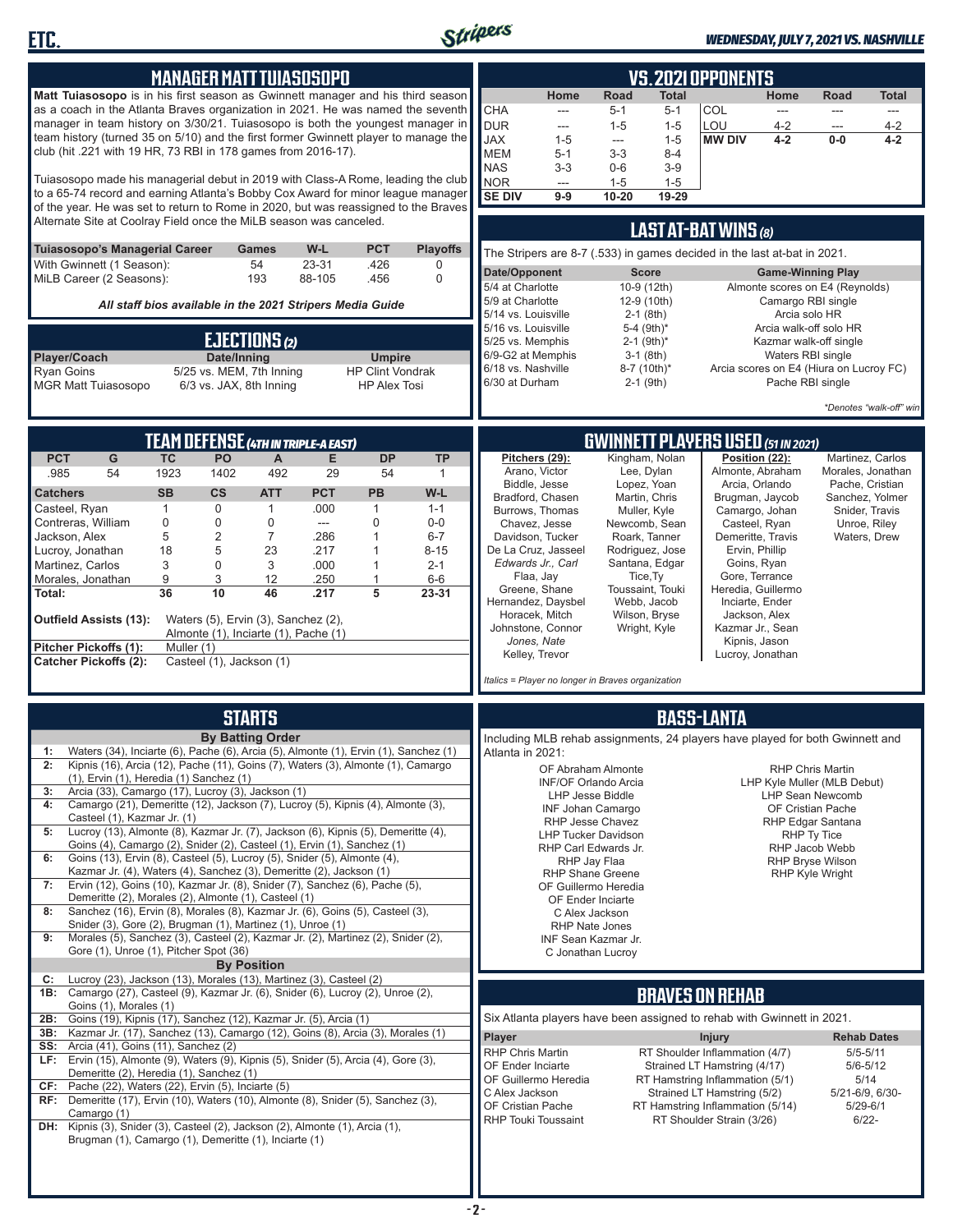## **STARTING PITCHER**



**ON BRAVES 40-MAN ROSTER**

#### *WEDNESDAY, JULY 7, 2021 VS. NASHVILLE*

# **32****BRYSE WILSON**

|      |     | <b>QZ DIIYJL WILJUN</b>                                           | <b>BIO ON PAGE 102 OF MEDIA GUIDE</b> |
|------|-----|-------------------------------------------------------------------|---------------------------------------|
| B/T: | R/R | <b>BORN:</b> 12/20/97 in Durham, NC (Age 23)                      |                                       |
| HT:  | հ-2 | <b>ACQUIRED:</b> Braves' 4th Round Pick in 2016 June draft out of |                                       |
| WT:  | 225 | Orange High School (Hillsborough, NC)                             |                                       |

*TONIGHT'S START:* Wilson makes his ninth Triple-A start of the season ... It is his 35th career appearance (33rd start) with Gwinnett since 2018 (17-9, 3.78 ERA) ... Is 10-2 with a 2.53 ERA in his last 14 starts with the Stripers dating back to 7/21/19 ... All-time after a Gwinnett loss, is 12-3 with a 2.99 ERA in 18 starts.

*2021 WITH GWINNETT:* Went 2-0 with a 3.18 ERA (6 ER in 17.0 IP) and one complete game over three starts in May ... Delivered a rain-shortened complete-game win on 5/28 vs. Memphis (6.0 IP, 5 H, 2 ER, 1 HR, 3 BB, 5 SO) ... Struck out a season-high nine over 6.0 IP (5 H, 1 ER, 1 BB) on 6/15 at Nashville ... Tossed 7.0 scoreless innings on 6/30 at Durham (ND, 3 H, 1 BB, 7 SO) ... Named the Triple-A East Pitcher of the Week for 6/28-7/4 (1 start, 0-0, 0.00 ERA, 0 ER in 7.0 IP, 7 SO).

*MAKING HISTORY:* On 5/6 at Charlotte, Wilson set a Gwinnett record with a win in his seventh consecutive start ... He went 7-0 with a 0.80 ERA during the seven-start span from 7/21/19-5/6/21, surpassing **Kanekoa Texeira's** six consecutive wins (6-0, 3.63 ERA) from 7/20/15-8/15/15.

*2021 WITH ATLANTA:* He has made six starts for Atlanta this season, going 2-3 with a 5.34 ERA (17 ER in 28.2 IP) ... Made three starts (1-2, 6.75 ERA) before being optioned on 4/30 ... Recalled three times since, on 5/11 (started vs. Toronto), 5/22 (started vs. Pittsburgh), and 6/20 (started vs. St. Louis in G1 of doubleheader).

*2020 SEASON:* Was a member of Atlanta's 60-man player pool and spent the majority of the season at the Alternate Training Site in Gwinnett ... Recalled by the Braves three times during the regular season (8/11-18, 9/6-16, 9/21-29) and went 0-1 with a 4.02 ERA (7 ER in 15.2 IP), .286 BAA, 1.72 WHIP, and one save (1-for-1) in six games (2 starts) ... Added to the Braves' NLCS roster on 10/6 and made his MLB Postseason debut in Game 4 vs. the Los Angeles Dodgers on 10/5, out-pitched Clayton Kershaw for the victory (6.0 IP, 1 H, 1 R, 1 ER, 1 HR, 1 BB, 5 SO) as Atlanta won 10-2.

*CAREER ACCOLADES:* **2017:** MiLB.com Braves Organization All-Star, Baseball America Low Class-A All-Star, South Atlantic League Postseason All-Star (10-7, 2.50 ERA in 26 starts with Class-A Rome) ... **2018:** Southern League Pitcher of the Week (7/8/18), International League Pitcher of the Week (8/19/18) ... **2019:** *Baseball America*  Triple-A All Star, Gwinnett Stripers Pitcher of the Year, International League ERA Champion (10-7, 3.42 ERA in 21 starts with Gwinnett).

|              | <b>WILSON'S OVERALL STATS</b> |         |            |       |           |           |           |            |             |  |  |  |
|--------------|-------------------------------|---------|------------|-------|-----------|-----------|-----------|------------|-------------|--|--|--|
| Year         | Team                          | W-L     | <b>ERA</b> | G/GS  | <b>HR</b> | <b>BB</b> | <b>SO</b> | <b>BAA</b> | <b>WHIP</b> |  |  |  |
| 2021         | ATLANTA (MLB)                 | $2 - 3$ | 5.34       | 6/6   |           |           | 19        | .322       | 1.53        |  |  |  |
|              | Gwinnett (AAA)                | $4 - 2$ | 3.97       | 8/8   | 6         | 14        | 39        | 274        | 1.37        |  |  |  |
| MiLB Career: |                               | $33-22$ | 3.04       | 89/84 | 35        | 121       | 468       | .235       | 1.15        |  |  |  |
| MLB Career:  |                               | $5 - 4$ | 5.68       | 21/13 | 14        | 32        | 56        | 312        | 170         |  |  |  |

| <b>WILSON'S 2021 SPLITS (WITH GWINNETT)</b> |                    |                  |                       |  |  |  |  |  |  |  |
|---------------------------------------------|--------------------|------------------|-----------------------|--|--|--|--|--|--|--|
| Home:                                       | 2-1, 4.70 ERA (4G) | Road:            | 2-1, 3.22 ERA (4G)    |  |  |  |  |  |  |  |
| Day:                                        | 0-0, 6.00 ERA (1G) | Night:           | 4-2, 3.66 ERA (7G)    |  |  |  |  |  |  |  |
| Starter:                                    | 4-2, 3.97 ERA (8G) | <b>Reliever:</b> | $0-0, - -$ ERA $(0G)$ |  |  |  |  |  |  |  |
| Vs. LHP:                                    | .280 BAA, 2 HR     | Vs. RHP:         | .270 BAA, 4 HR        |  |  |  |  |  |  |  |

|         |         |            |   |           | <b>WILSON VS. NASHVILLE</b> |   |    |           |           |           |
|---------|---------|------------|---|-----------|-----------------------------|---|----|-----------|-----------|-----------|
|         | W-L     | <b>ERA</b> | G | <b>GS</b> | ΙP                          | н | ER | <b>HR</b> | <b>BB</b> | <b>SO</b> |
| 12021:  | $1 - 0$ | 1.50       |   |           | 6.0                         | 5 |    |           |           |           |
| Career: | $1 - 0$ | 1.50       |   |           | 6.0                         | 5 |    |           |           |           |

|                                        | <b>WILSON'S HIGHS &amp; LOWS</b> |                                     |  |  |  |  |  |  |  |  |  |
|----------------------------------------|----------------------------------|-------------------------------------|--|--|--|--|--|--|--|--|--|
| Career (MiLB and MLB)<br><b>Season</b> |                                  |                                     |  |  |  |  |  |  |  |  |  |
| IP:                                    | 7.0 (6/30 @ DUR)                 | 9.0 (7/8/17, ROM vs. WV)            |  |  |  |  |  |  |  |  |  |
| so:                                    | 9 (6/15 vs. NAS)                 | 13 (8/15/18, GWN vs. LOU)           |  |  |  |  |  |  |  |  |  |
| IBB:                                   | 4 (6/3 vs. JAX)                  | 4 (6x, last: 6/3/21, GWN vs. JAX)   |  |  |  |  |  |  |  |  |  |
| Iн:                                    | 10 (5/16 vs. LOU)                | 10 (2x, last: 5/16/21, GWN vs. LOU) |  |  |  |  |  |  |  |  |  |
| <b>IER:</b>                            | 5 (2x, last: 6/20 vs. STL)       | 9 (7/11/19, GWN @ CHA)              |  |  |  |  |  |  |  |  |  |
| Low-Hit CG:                            | No 9.0 IP CG                     | 5 H (7/8/17, ROM vs. WV)            |  |  |  |  |  |  |  |  |  |
| Low-ER CG:                             | No 9.0 IP CG                     | 0 R (7/8/17, ROM vs. WV)            |  |  |  |  |  |  |  |  |  |

| <b>WILSON AT THE PLATE</b> |      |    |  |   |    |    |    |            |    |           |  |
|----------------------------|------|----|--|---|----|----|----|------------|----|-----------|--|
|                            | AVG. | AВ |  | н | 2B | 3B | HR | <b>RBI</b> | BB | <b>SO</b> |  |
| 2021 w/ATL:                | .091 |    |  |   |    |    |    |            |    |           |  |
| l 2021 w/GWN:              | .167 | 6  |  |   |    |    |    |            |    |           |  |
| MiLB Career:               | 091. | 33 |  |   |    |    |    |            |    | 18        |  |
| <b>IMLB Career:</b>        | .136 | 22 |  |   |    |    |    |            |    |           |  |

|            | <b>WILSON'S 2021 STARTS (ALL LEVELS)</b> |               |           |    |   |           |           |     |           |       |                    |              |                                                    |
|------------|------------------------------------------|---------------|-----------|----|---|-----------|-----------|-----|-----------|-------|--------------------|--------------|----------------------------------------------------|
| Team       | Date/Opp.                                | <b>Result</b> | <b>IP</b> | н  | R | <b>ER</b> | <b>HR</b> | BB. | <b>SO</b> | NP-S  | Opp. Starter       | <b>Final</b> | <b>Notes</b>                                       |
| <b>ATL</b> | 4/18 at CHC                              | W. 1-0        | 5.0       |    | 3 |           |           |     |           | 69-50 | Kyle Hendricks     | W. 13-4      | Braves win series 2-1 on Sunday Night Baseball.    |
| <b>ATL</b> | 4/25 vs. ARI                             | $L. 1-1$      | 4.0       | 4  | 3 | 3         |           |     | 4         | 61-37 | Zac Gallen         | $L. 0-5$     | Game 1 of Sunday doubleheader.                     |
| <b>ATL</b> | 4/29 vs. CHC                             | $L. 1-2$      | 3.0       |    | 4 |           |           |     |           | 55-34 | Adbert Alzolav     | $L, 3-9$     | Tied a MLB career-high for ER allowed in start.    |
| GWN        | 5/6 at CLT                               | W. 1-0        | 5.0       | 4  | 0 | $\Omega$  |           |     | 5         | 81-58 | <b>Mike Wright</b> | W. 4-0       | Set GWN record for consec. starts with win (7).    |
| <b>ATL</b> | 5/11 vs. TOR                             | <b>ND</b>     | 6.0       | 6  | 2 |           |           | 0   | 5.        | 84-58 | Robbie Rav         | L, 3-5       | Kept Toronto scoreless until Guerrero Jr. HR.      |
| GWN        | 5/16 vs. LOU                             | <b>ND</b>     | 6.0       | 10 | 4 |           |           | 0   | 3         | 93-63 | Ashton Goudeau     | W. 5-4       | First non-win in Gwinnett start since 7/11/19.     |
| <b>ATL</b> | 5/22 vs. PIT                             | W. 2-2        | 6.2       | 5  |   |           |           |     | 4         | 85-55 | Mitch Keller       | W, 6-1       | The 6.2 IP were a new MLB career high.             |
| GWN        | 5/28 vs. MEM                             | W. 2-0        | 6.0       | 5  |   |           |           | 3   | 5.        | 97-61 | Thomas Parsons     | W, 8-2       | Rain-shortened 6.0-inning complete game.           |
| GWN        | $6/3$ vs. JAX                            | $L.2 - 1$     | 5.0       | 6  | 5 | 5         | U         | 4   | 6         | 85-45 | Luis Madero        | $L. 2-6$     | Snapped 9-start Triple-A unbeaten streak.          |
| GWN        | 6/9 at MEM                               | W. 3-1        | 5.0       |    | 4 | 4         |           |     |           | 79-51 | Zack Thompson      | W. 5-4       | Game one of Stripers' doubleheader sweep.          |
| <b>GWN</b> | 6/15 vs. NAS                             | W. 4-1        | 6.0       | 5  |   |           |           |     | 9         | 86-57 | Josh Lindblom      | W. 2-1       | Set season high in strikeouts.                     |
| <b>ATL</b> | 6/20 vs. STL                             | L. 2-3        | 4.0       | 8  | 5 | 5         |           | 0   | 4         | 65-49 | Adam Wainwright    | $L. 1-9$     | Three of eight hits allowed went for extra bases.  |
| GWN        | 6/25 at NOR                              | $L.4-2$       | 5.1       | 8  | 4 | 4         | 3         | 3   | 3         | 95-58 | Kyle Bradish       | $L. 2-6$     | Most homers allowed since 8/4/18 vs. NOR (3).      |
| GWN        | 6/30 at DUR                              | <b>ND</b>     | 7.0       | 3  | 0 | O         |           |     |           | 91-58 | Drew Strotman      | W. 2-1       | Fifth start of 7.0-plus IP with 0 R in GWN career. |
|            |                                          |               |           |    |   |           |           |     |           |       |                    |              |                                                    |

|                     |           |            |           |          |         | <b>STRIPERS STARTING PITCHERS</b> |                            |                                                    |
|---------------------|-----------|------------|-----------|----------|---------|-----------------------------------|----------------------------|----------------------------------------------------|
| <b>Pitcher</b>      | W-L       | <b>ERA</b> | <b>GS</b> | QS       |         | <b>Team W-L Run Support</b>       | <b>Last Gwinnett Start</b> | <b>Final Line</b>                                  |
| Davidson, Tucker    | $2 - 1$   | 0.90       |           |          | $2 - 1$ | 5.33 RPG (16 Tot.)                | 5/23 at NAS (L)            | 6.0 IP, 1 H, 1 R, 1 ER, 1 BB, 9 SO, 1 HR (82p/51s) |
| De La Cruz, Jasseel | $0 - 2$   | 7.28       |           |          | $4 - 5$ | 1.89 RPG (17 Tot.)                | 7/4 at DUR (ND)            | 0.2 IP, 2 H, 4 R, 4 ER, 4 BB, 1 SO, 1 HR (33p/11s) |
| Johnstone, Connor   | 1-6       | 7.63       | 10        |          | $3 - 7$ | 2.00 RPG (20 Tot.)                | 6/23-G2 at NOR (L)         | 2.2 IP, 7 H, 5 R, 5 ER, 1 BB, 2 SO, 2 HR (49p/34s) |
| Kingham, Nolan      | $0 - 2$   | 12.27      |           |          | $0 - 2$ | $0.00$ RPG $(0$ Tot.)             | 7/6 vs. NAS (L)            | 4.0 IP, 3 H, 4 R, 4 ER, 4 BB, 4 SO, 1 HR (72p/45s) |
| Muller, Kyle        | $2 - 1$   | 4.60       |           |          | $6 - 1$ | 4.71 RPG (33 Tot.)                | 6/9-G2 at MEM (ND)         | 6.0 IP, 1 H, 1 R, 1 ER, 2 BB, 6 SO (88p/53s)       |
| Rodriguez, Jose     | $0 - 2$   | 13.03      | 4         |          | $0 - 4$ | $0.50$ RPG $(2$ Tot.)             | 7/3 at DUR (ND)            | 4.0 IP, 5 H, 2 R, 2 ER, 0 BB, 4 SO, 2 HR (63p/41s) |
| Toussaint. Touki    | $0 - 1$   | 11.57      |           | $\Omega$ | $0 - 2$ | 1.50 RPG (3 Tot.)                 | 7/2 at DUR (L)             | 2.2 IP, 5 H, 6 R, 6 ER, 5 BB, 5 SO (74p/39s)       |
| Wilson, Bryse       | $4 - 2$   | 3.97       | 8         |          | $6 - 2$ | 3.00 RPG (24 Tot.)                | 6/30 at DUR (ND)           | 7.0 IP, 3 H, 0 R, 1 BB, 7 SO (91p/58s)             |
| Wright, Kyle        | 1-3       | 4.06       | 9         |          | $2 - 7$ | 1.44 RPG (13 Tot.)                | $7/1$ at DUR $(L)$         | 6.0 IP, 3 H, 4 R, 4 ER, 6 BB, 5 SO, 1 HR (84p/42s) |
| Total:              | $10 - 20$ | 5.57       | 54        |          | 23-31   | 2.37 RPG (128 Tot.)               |                            |                                                    |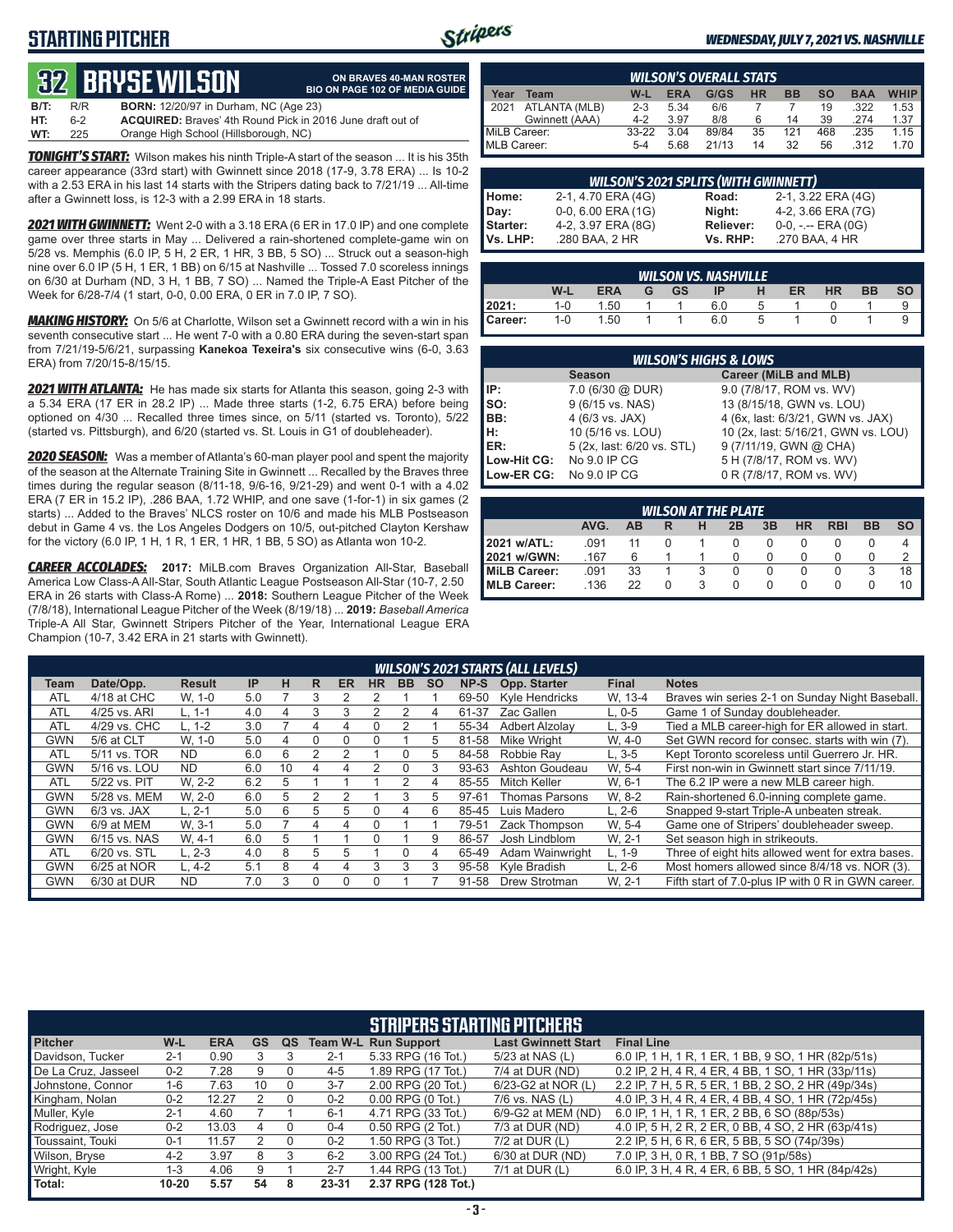#### **BULLPEN**



#### *WEDNESDAY, JULY 7, 2021 VS. NASHVILLE*

|                                | <b>STRIPERS PITCHING BREAKDOWN</b> |            |       |             |     |           |                                 |           |            |  |  |
|--------------------------------|------------------------------------|------------|-------|-------------|-----|-----------|---------------------------------|-----------|------------|--|--|
|                                | $W-L$                              | <b>ERA</b> | ΙP    | R           | ER  | <b>HR</b> | <b>BB</b>                       | <b>SO</b> | <b>BAA</b> |  |  |
| Starters:                      | $10 - 20$                          | 5.57       | 223.0 | 144         | 138 | 37        | 100                             | 228       | 274 I      |  |  |
| <b>Relievers:</b>              | $13 - 11$                          | 3.06       | 2441  | 95          | 83  | 25        | 92                              | 283       | ا 216.     |  |  |
| Total:                         | 23-31                              | 4 26       | 4671  | 239         | 221 | 62        | 192                             | 511       | 245 l      |  |  |
| <b>Saves/Opp:</b> 5/16 (31.3%) |                                    |            |       | Holds: $18$ |     |           | <b>IR/Scored: 45/14 (31.1%)</b> |           |            |  |  |

| <b>PITCHING BY MONTH</b> |           |            |       |     |     |           |    |           |            |  |
|--------------------------|-----------|------------|-------|-----|-----|-----------|----|-----------|------------|--|
|                          | W-L       | <b>ERA</b> | IP    | R   | ER  | <b>HR</b> | BB | <b>SO</b> | <b>BAA</b> |  |
| May:                     | $14 - 10$ | 3.50       | 211.0 | 90  | 82  | 28        | 65 | 240       | .222       |  |
| June:                    | $9 - 16$  | 4.55       | 213.2 | 115 | 108 | 26        | 94 | 223       | 263        |  |
| July:                    | $0 - 5$   | 6.54       | 42.2  | 34  | 31  | 8         | 22 | 48        | .267       |  |
| August:                  |           |            |       |     |     |           |    |           |            |  |
| September:               |           |            |       |     |     |           |    |           |            |  |

|                     | <b>RELIEF SUMMARY (CURRENT STRIPERS ONLY)</b> |            |    |               |                          |               |              |                                                                  |                         |  |  |
|---------------------|-----------------------------------------------|------------|----|---------------|--------------------------|---------------|--------------|------------------------------------------------------------------|-------------------------|--|--|
| <b>Pitcher</b>      | W-L                                           | <b>ERA</b> | G  | GF            | <b>HLD</b>               | <b>SV/OPP</b> | <b>IR/RS</b> | <b>Last Gwinnett Relief Outing</b>                               | <b>Scoreless Streak</b> |  |  |
| Arano, Victor       | $0 - 1$                                       | 3.45       | 15 |               | 2                        | 1/3           | 2/0          | 7/4 at DUR: 1.1 IP, 1 H, 0 R, 1 BB, 3 SO, 1 WP (22p/13s)         | 2G (2.1 IP)             |  |  |
| Biddle, Jesse (L)   | $0 - 1$                                       | 2.38       | 11 | 2             | ٠                        | 0/1           | 5/2          | 6/29 at DUR: 1.1 IP, 0 H, 0 R, 0 BB, 4 SO (20p/14s)              | 3G (3.0 IP)             |  |  |
| Bradford, Chasen    | $3-0$                                         | 3.42       | 16 |               | 2                        | 0/1           | 2/2          | 7/2 at DUR: 2.0 IP, 5 H, 3 R, 3 ER, 0 BB, 2 SO (30p/23s)         | $-1G$                   |  |  |
| Burrows, Thomas (L) | $1 - 0$                                       | 3.13       | 16 |               | 3                        | 0/0           | 12/3         | 7/6 vs. NAS: 2.0 IP, 1 H, 1 R, 1 ER, 0 BB, 1 SO, 1 HR (18p/13s)  | $-1G$                   |  |  |
| De La Cruz, Jasseel | $0 - 0$                                       | 5.40       |    |               |                          | 0/0           | 0/0          | 5/11 vs. LOU: 1.0 IP, 0 H, 0 R, 0 BB, 1 SO (9p/7s)               | 1G (1.0 IP)             |  |  |
| Flaa, Jay           | $0 - 1$                                       | 1.32       | 12 | 4             | 2                        | 0/0           | 2/0          | 7/4 at DUR: 2.0 IP, 0 H, 0 R, 0 BB, 4 SO (31p/19s)               | 1G (2.0 IP)             |  |  |
| Horacek, Mitch (L)  | $1 - 2$                                       | 4.76       | 10 |               | $\overline{\phantom{a}}$ | 0/0           | 0/0          | 7/4 at DUR: 1.2 IP, 0 H, 0 R, 0 BB, 0 SO (20p/13s)               | 2G (2.2 IP)             |  |  |
| Johnstone, Connor   | $0 - 0$                                       | 1.08       | 5  |               | ٠                        | 0/0           | 5/3          | 7/6 vs. NAS: 2.0 IP, 1 H, 1 R, 1 ER, 1 BB, 1 SO, 1 HR (33p/23s)  | $-2G$                   |  |  |
| Kelley, Trevor      | $0 - 1$                                       | 1.72       | 13 | 6             | $\mathfrak{p}$           | 0/1           | 4/1          | 6/27 at NOR: 2.0 IP, 1 H, 0 R, 0 BB, 1 SO (30p/19s)              | 6G (8.0 IP)             |  |  |
| Lee, Dylan (L)      | $2 - 0$                                       | 1.96       | 15 | 3             |                          | 0/1           | 3/0          | 7/3 at DUR: 2.0 IP, 0 H, 0 R, 0 BB, 2 SO (23p/18s)               | 1G (2.0 IP)             |  |  |
| Lopez, Yoan         | $2 - 2$                                       | 4.22       | 11 |               |                          | 0/1           | 2/2          | 7/4 at DUR (L): 0.1 IP, 3 H, 1 R, 1 ER, 1 BB, 1 SO (17p/10s)     | $-1G$                   |  |  |
| Newcomb, Sean (L)   | $0 - 0$                                       | 0.00       |    | $\mathcal{P}$ | $\Omega$                 | 0/0           | 0/0          | 7/3 at DUR: 1.0 IP, 1 H, 0 R, 1 BB, 3 SO (27p/15s)               | 3G (3.0 IP)             |  |  |
| Roark, Tanner       | $1 - 1$                                       | 3.48       | 10 |               |                          | 0/1           | 0/0          | 7/4 at DUR: 2.0 IP, 1 H, 0 R, 1 BB, 3 SO (43p/25s)               | 1G (2.0 IP)             |  |  |
| Rodriguez, Jose     | $0 - 0$                                       | 3.60       |    |               |                          | 0/0           | 0/0          | 5/26 vs. MEM: 1.0 IP, 2 H, 1 R, 1 ER, 0 BB, 1 SO, 1 HR (13p/10s) | $-2G$                   |  |  |
| Tice, Ty            | $0 - 0$                                       | 3.38       |    | $\mathcal{P}$ |                          | 0/0           | 5/1          | 7/6 vs. NAS: 1.0 IP, 2 H, 2 R, 2 ER, 3 BB, 0 SO, 1 WP (25p/10s)  | $-1G$                   |  |  |

# **54 VICTOR ARANO** *- RHP - 26 YRS - COSAMALOAPAN, MEXICO*

- **• 2021 with GWN: 5/14 vs. LOU:** Earned GWN's first save of 2021 (1.0 IP, 1 H). **• 2021 with ATL:** Recalled on 5/8, but did not pitch ... Optioned on 5/10 ... DFA'd and outrighted to Gwinnett on 6/6.
- **• Spring Training:** 0-1, 34.71 ERA, .538 BAA, 1 SV in 3G with Atlanta.
- **• 2020:** Was a member of Philadelphia's 60-man player pool, but spent the entire year at the Alternate Site in Lehigh Valley ... DFA'd by the Phillies on 1/18.
- **• 2019:** Limited to just 6G with Triple-A Lehigh Valley (2-0, 0.00 ERA in 3G) and Philadelphia (1-0, 3.86 ERA in 3G) ... Was on injured list from 4/20-end of season (right elbow inflammation).
- **• Acquired:** Claimed off waivers from Philadelphia (1/22/21) ... Originally signed by the Los Angeles Dodgers as a non-drafted free agent (4/4/13).

**• MLB Career:** 3-2, 2.65 ERA, .224 BAA, 3 SV in 73G with Philadelphia (2017-19).

# **48 JESSE BIDDLE** *- LHP - 29 YRS - PHILADELPHIA, PA*

- **• 2021 with GWN: 5/22-6/13:** Posted a 1.50 ERA (1 ER in 6.0 IP) over 6 outings. **• 2021 with ATL:** Had his contract selected on 4/17, pitched in 8G with the Braves
- (0-0, 8.44 ERA, 10 ER in 10.2 IP) ... DFA'd on 5/17, outrighted to Gwinnett on 5/19. **• Spring Training:** 0-0, 3.00 ERA, .257 BAA, 2 SV in 9G with Cincinnati ... Released
- on 3/26 after re-signing as MiLB FA on 12/11/20. **• 2020:** Opened the year at Cincinnati's Alternate Training Site ... Contract selected
- on 8/25 (0-0, 0.00 ERA, 0 ER in 0.2 IP in 1G) ... Placed on 10-day injured list on 8/29 (left shoulder impingement) and missed the remainder of the year.
- **• Acquired:** MiLB FA (4/2/21) ... Originally Philadelphia's 1st-round pick (27th overall) in 2010 out of Germantown Friends High School (Philadelphia, PA).
- **• MLB Career:** 6-2, 5.07 ERA, .261 BAA, 1 SV in 99G with ATL (2018-19, 2021), SEA (2019), TEX (2019), CIN (2020).

## **28 CHASEN BRADFORD** *- RHP - 31 YRS - LAS VEGAS, NV*

- **• 2021 with GWN:** All 3 of his wins have been 2.0-IP outings: 5/15 vs. LOU (1 H, 0 R, 2 SO), 6/16 vs. NAS (3 H, 1 ER, 3 SO), and 6/24 at NOR (0 H, 0 R, 1 BB, 3 SO) ... **5/7-6/13:** Posted team-best 16.0-IP scoreless streak over 10G (6 H, 3 BB, 12 SO).
- **• 2020:** Re-signed by Seattle to an MiLB deal on 1/15, but was not included on the Mariners' 60-man player pool ... Did not play.
- **• 2019:** Split time between Seattle (0-0, 4.86 ERA, 1 SV in 12G) and Triple-A Tacoma (0-0, 6.75 ERA, 1 SV in 5G).
- **• Acquired:** MiLB FA (3/15/21) ... Originally the New York Mets' 35th round pick in 2011 out of the University of Central Florida.
- **• MLB Career:** 7-0, 3.89 ERA, .253 BAA, 1 SV in 86G with NYM, SEA (2017-19).

# **49 THOMAS BURROWS** *- RHP - 26 YRS - FLORENCE, AL*

- **• 2021 with GWN: 5/26 vs. MEM:** Earned his first win (1.0 IP, 0 H, 0 R, 2 SO) ... **6/20-7/2:** Struck out 12 over 7.0 scoreless IP (3 H, 1 BB) in 5G.
- **• MLB.com Prospect Rankings:** #21 (Braves Top 30).
- **• Spring Training:** 0-1, 6.75 ERA, .222 BAA, 0 SV in 4G with Atlanta.
- **• 2020:** Was an NRI to Spring Training, but not included on 60-man player pool.
- **• 2019:** Went 2-4 with a 4.42 ERA, .221 BAA, and 7 saves (7-for-9) in 43G between Double-A Mississippi and Gwinnett ... Stranded 16 of 17 inherited runners with the Stripers (94.1%) ... Won Atlanta's Bill Lucas Award for community service.
- **• Acquired:** Via trade with Seattle (1/11/17) ... Originally the Mariners' 4th-round pick in 2016 out of the University of Alabama.

#### **45 JAY FLAA** *- RHP - 29 YRS - BISMARCK, ND*

- **• 2021 with GWN: 5/13-6/24:** Did not allow an ER over his first 10G (1 R in 11.0 IP, 7 H, 9 BB, 15 SO, .171 BAA).
- **• 2021 with ATL:** From 5/23-5/30, went 0-0 with a 27.00 ERA (4 ER in 1.1 IP) in 1G.
- **• 2021 with BAL:** Selected by Baltimore on 4/26 and made his MLB debut on 4/27 vs. the NY Yankees (1.1 IP, 2 BB, 1 SO, struck out Aaron Judge) ... Optioned on 4/28, appeared in 1G with Triple-A Norfolk (0-0, 16.20) ... DFA'd on 5/8.
- **• Spring Training:** 0-0, 3.38 ERA, .200 BAA, 0 SV in 3G with Baltimore.
- **• 2020:** Was not on Baltimore's 60-man player pool, did not play.
- **• 2019:** Went 2-5 with a 4.69 ERA, .256 BAA, and 5 SV in 40G (3 starts) between Double-A Bowie and Norfolk (2-3, 5.24 ERA, 4 SV in 29G during Triple-A debut).
- **• Acquired:** Claimed off waivers from Baltimore (5/11/21) ... Originally the Orioles' 6th-round pick in 2015 out of North Dakota State University (Fargo, ND).
- **• MLB Career:** 0-0, 13.50 ERA, .300 BAA in 2G with Baltimore, Atlanta (2021).

# **59 MITCH HORACEK** *- LHP - 29 YRS - LITTLETON, CO*

- **• 2020 with GWN: 5/14 vs. LOU:** Earned his first win as a Striper (1.0 IP, 1 H, 0 R) . Was on the Development List from 5/25-5/30 and 6/2-6/15.
- **• Spring Training:** Did not pitch in Atlanta's MLB camp.
- **• 2020:** Signed with Minnesota, but was not on the Twins' 60-man player pool. **• 2019:** Pitched for both Double-A Hartford (4-0, 2.48 ERA in 34G) and Triple-A
- Albuquerque (1-1, 18.75 ERA in 12G) in the Colorado Rockies organization. **• Acquired:** MiLB FA (3/25/21) ... Originally Baltimore's 9th-round pick in 2013 out
- of Dartmouth College (Hanover, NH).

#### **51 CONNOR JOHNSTONE** *- RHP - 26 YRS - SAN DIEGO, CA*

- **• Leaderboard:** Entering 7/7, is among Triple-A East top 10 in starts (T-4th, 10).
- **• 2021 with GWN: Is 0-0 with a 1.80 ERA and .107 BAA in 5G in relief (1-6, 7.63 ERA, .320 BAA in 10 starts)** ... **5/4-5/8:** Threw 8.0 scoreless IP over his first 2 outings, includinga 5.0-inning spot start (win, 1 H, 0 BB, 5 SO) on 5/8 at CLT.
- **• Spring Training:** 0-1, 4.76 ERA, .273 BAA, 1 SV in 6G with Atlanta.
- **• 2020:** Was an NRI to Braves Spring Training, but not on 60-man player pool.
- **• 2019:** With Double-A Mississippi and Gwinnett, went 7-4 with a 4.24 ERA, .296 BAA, and 1 SV in 35G (7 starts) ... His 7 wins ranked T-8th in the Braves org.
- **• Acquired:** Braves 21st-round pick in 2017 out of Wake Forest University.
- **• Local Product:** Played baseball at Roswell High School (Roswell, GA).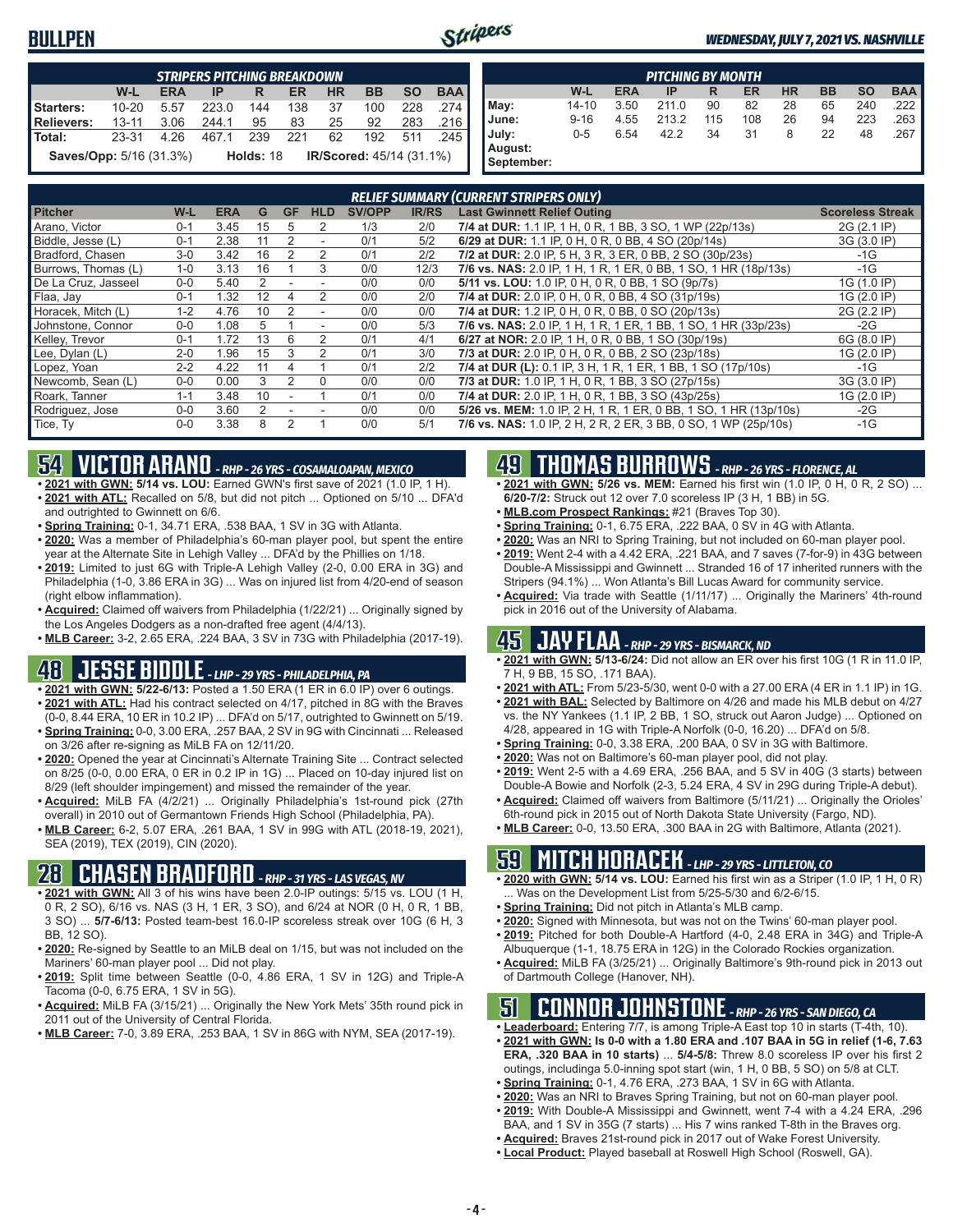# **43 TREVOR KELLEY** *- RHP - 27 YRS - PROVIDENCE, RI*

- **• 2021 with GWN: Has allowed runs in just 2 of 13G for a 1.72 ERA (3 ER in 15.2 IP, 13 H, 6 BB, 15 SO, .241 BAA)**.
- **• Spring Training:** Did not pitch in Chicago Cubs' MLB camp ... Released on 4/23. **• 2020:** Pitched in 4G with Philadelphia, going 0-0 with a 10.80 ERA ... Outrighted
- on 8/14 and spent the rest of the season at the Phillies Alternate Site. **• 2019:** In 52G with Triple-A Pawtucket, went 5-5 with a 1.79 ERA, .216 BAA, and
- 12 SV ... Was an International League Midseason and Postseason All-Star and a *Baseball America* Triple-A All-Star ... Led IL in appearances and was T-1st in saves ... Made MLB debut on 7/2 at Toronto and logged 10G with Boston (0-3, 8.64 ERA).
- **• Acquired:** MiLB FA (4/28/21) ... Originally Boston's 36th-round pick in 2015 out of the University of North Carolina at Chapel Hill.
- **• MLB Career:** 0-3, 9.26 ERA, .347 BAA, 0 SV in 14G with BOS (2019), PHI (2020).

#### **58 DYLAN LEE** *- LHP - 26 YRS - DINUBA, CA*

- **• 2021 with GWN: Has a 1.76 ERA (3 ER in 15.1 IP) and .151 BAA over his last 11G since 5/26** ... **5/4 at CLT:** Earned the win in his Stripers' debut (2.0 IP, 1 H, 1 R, 0 ER, 0 BB, 3 SO in 10-9 win in 12 innings) ... **6/11 at MEM:** Recorded his first pro hit, a double (1-for-2, R).
- **• Spring Training:** 0-0, 0.00 ERA, 0 SV in 2G with Miami ... Released on 3/29.
- **• 2020:** Was a non-roster invite to Marlins Spring Training, but was not on Miami's 60-man player pool ... Did not play.
- **• 2019:** Logged 45G between Double-A Jacksonville (0-3, 1.91 ERA, .176 BAA, 13 SV in 32G) and Triple-A New Orleans (1-3, 4.71 ERA, .329 BAA, 0 SV in 13G).
- **• Acquired:** MiLB FA (4/15/21) ... Originally Miami's 10th-round pick in 2016 out of Cal State Fresno (Fresno, CA).

# **55 YOAN LOPEZ** *- RHP - 28 YRS - NUEVA GERONA, CUBA*

- **• 2021 with GWN:** Has earned both of his wins in extra innings, 6/9-G2 at MEM (1.0 IP, 1 H, 0 R in 3-1 win in 8 innings) and 6/18 vs. NAS (1.0 IP, 2 H, 1 R, 0 ER, 1 SO in 8-7 win in 10 innings).
- **• 2021 with ARI:** Began the season on Arizona's Opening Day roster ... In 2 stints, went 0-0 with a 6.57 ERA (9 ER in 12.1 IP) and 0 SV (0-for-3) in 13G ... DFA'd on 5/20, traded to Atlanta on 5/22 and optioned to Gwinnett.
- **• Spring Training:** 1-0, 4.91 ERA, .214 BAA, 0 SV in 8G with Arizona.
- **• 2020:** In 20G with Arizona, went 0-1 with a 5.95 ERA, .269 BAA, and 2 holds.
- **• 2019:** Set MLB career highs in G (70) and holds (21), going 2-7 with a 3.41 ERA, .232 BAA, and 1 SV (1-for-4) with the D-backs.
- **• Acquired:** Via trade with Arizona in exchange for CF Deivi Estrada (5/22/21) ... Originally signed by the D-backs as a NDFA out of Cuba (1/16/15).
- **• MLB Career:** 2-8, 4.25 ERA, .252 BAA, 1 SV in 113G with Arizona (2018-21).

## **24 SEAN NEWCOMB** *- LHP - 28 YRS - BROCKTON, MA*

- **• 2021 with GWN:** Has been optioned twice, on 5/5 and 6/30 ... **Has struck out 8 over 3.0 scoreless IP (1 H, 1 BB) in 3G**.
- **• Gwinnett Career:** 5-4 with a 2.66 ERA and .203 BAA in 18G (14GS) since 2017.
- **• 2021 with ATL:** In 23G, is 2-0 with a 5.82 ERA, .222 BAA, and 1 SV (1-for-2).
- **• Spring Training:** 0-0, 1.29 ERA, .227 BAA, 0 SV in 6G (1GS) with Atlanta.
- **• 2020:** Made just 4 starts with the Braves (0-2, 11.20 ERA) ... Spent most of the year at the Alternate Training Site at Coolray Field.
- **• Acquired:** Via trade with the Los Angeles Angels in exchange for SS Andrelton Simmons (11/12/15) ... Originally the Angels' 1st-round pick (15th overall) in 2014 out of the University of Hartford (West Hartford, CT).
- **• MLB Career:** 24-23, 4.26 ERA, .241 BAA, 2 SV in 132G (57GS) with Atlanta (2017-21) ... In 6G during the 2018-19 Postseasons, went 1-0 with a 1.08 ERA.

# **57 TANNER ROARK** *- RHP - 34 YRS - WILMINGTON, IL*

- **• 2021 with GWN: 5/23 at NAS:** Struck out 3 over 1.0 IP in his Stripers debut ... **6/10 at MEM:** Tossed 2.0 innings in relief (1 H, 0 R, 1 BB, 1 SO) for first win ... **6/4-6/20:** Pitched 11.0 scoreless innings over 5G (8 H, 4 BB, 11 SO, .205 BAA).
- **• 2021 with ATL:** Contract selected on 6/24, but did not pitch before being optioned back to Gwinnett on 6/27.
- **• 2021 with TOR:** Was on Toronto's Opening Day roster, went 0-1 with a 6.43 ERA in 3G (1 start) ... Released by the Blue Jays on 5/3.
- **• Spring Training:** 2-1, 8.44 ERA, .295 BAA in 4 starts with Toronto.
- **• 2020:** Made 11 starts with the Blue Jays, going 2-3 with a 6.80 ERA and .309 BAA.
- **• 2019:** Went 10-10 with a 4.35 ERA and .275 BAA in 31 starts with CIN and OAK. **• Acquired:** MiLB FA (5/10/21) ... Originally Texas's 25th-round pick in 2008 out of the University of Illinois at Urbana-Champaign.
- **• MLB Career:** 76-68, 3.85 ERA, .254 BAA, 1 SV in 227G (184 starts) with WSH, CIN, OAK, TOR (2013-21) ... Pitched in 2014 and 2016 Postseasons with Nationals (0-1, 3.86 ERA in 3G, 1 start).

## **53 TY TICE** *- RHP - 24 YRS - PRAIRIE GROVE, AR*

- **• 2021 with GWN: 6/10 at MEM:** Threw 1.0 scoreless IP (0 H, 0 BB, 1 SO) in his Stripers debut, combining with 5 pitchers on a 2-hit shutout ... **6/10-7/2:** Scored upon in just 1 of 7G (1.29 ERA, 1 ER in 7.0 IP, 4 H, 1 BB, 7 SO, .174 BAA).
- **• 2021 with ATL:** Recalled on 6/20 and pitched once (6/21 at NYM, 1.0 IP, 1 H, 0 R, 1 BB, 0 SO) ... Optioned back to Gwinnett on 6/24.
- **• 2021 with TOR:** Recalled from the Alternate Training Site 3 times (4/9, 4/24, 5/22), went 0-0 with a 5.14 ERA (4 ER in 7.0 IP) in 4G during his MLB debut ... Also pitched once for Triple-A Buffalo (0 ER in 1.0 IP) ... DFA'd on 5/30.
- **• Spring Training:** 1-0, 9.00 ERA, .273 BAA, 0 SV in 6G with Toronto.
- **• 2020:** Spent the entire year at the Blue Jays' Alternate Training Site ... Did not reach the Majors ... Had his contract selected by Toronto on 11/20.
- **• 2019:** Between Double-A New Hampshire and Triple-A Buffalo, went 3-4 with a 2.34 ERA, .196 BAA, and 8 saves (8-for-12) in 46 relief appearances.
- **• Acquired:** Via trade from Toronto in exchange for cash (6/4/21) ... Originally the Blue Jays' 16th-round pick in 2017 out of Central Arkansas.
- **• MLB Career:** 0-0, 4.50 ERA, .303 BAA in 5G with Toronto, Atlanta (2021).

| <b>SCORELESS INNINGS STREAKS (10-PLUS INNINGS)</b> |           |                    |                       |  |  |  |  |  |  |  |  |
|----------------------------------------------------|-----------|--------------------|-----------------------|--|--|--|--|--|--|--|--|
| Pitcher                                            | Length    | <b>Dates</b>       | <b>Stats</b>          |  |  |  |  |  |  |  |  |
| Bradford, C.                                       | 16.0 IP   | 5/7-6/13 (10G)     | 1-0, 6 H, 3 BB, 12 SO |  |  |  |  |  |  |  |  |
| Wright, K<br>Roark, T.                             | 12.0 IP   | $5/25 - 6/5$ (3GS) | 1-0, 11 H, 3 BB, 8 SO |  |  |  |  |  |  |  |  |
|                                                    | $11.0$ IP | $6/4 - 6/20$ (5G)  | 1-0, 8 H, 4 BB, 11 SO |  |  |  |  |  |  |  |  |

| <b>PITCHER AWARDS &amp; HONORS</b> |                                     |                         |  |  |  |  |  |  |  |
|------------------------------------|-------------------------------------|-------------------------|--|--|--|--|--|--|--|
| Pitcher                            | <b>Award/Date</b>                   | <b>Stats</b>            |  |  |  |  |  |  |  |
| Wilson, B.                         | AAA East Pitcher of Week (6/28-7/4) | 0-0, 7.0 IP, 0 ER, 7 SO |  |  |  |  |  |  |  |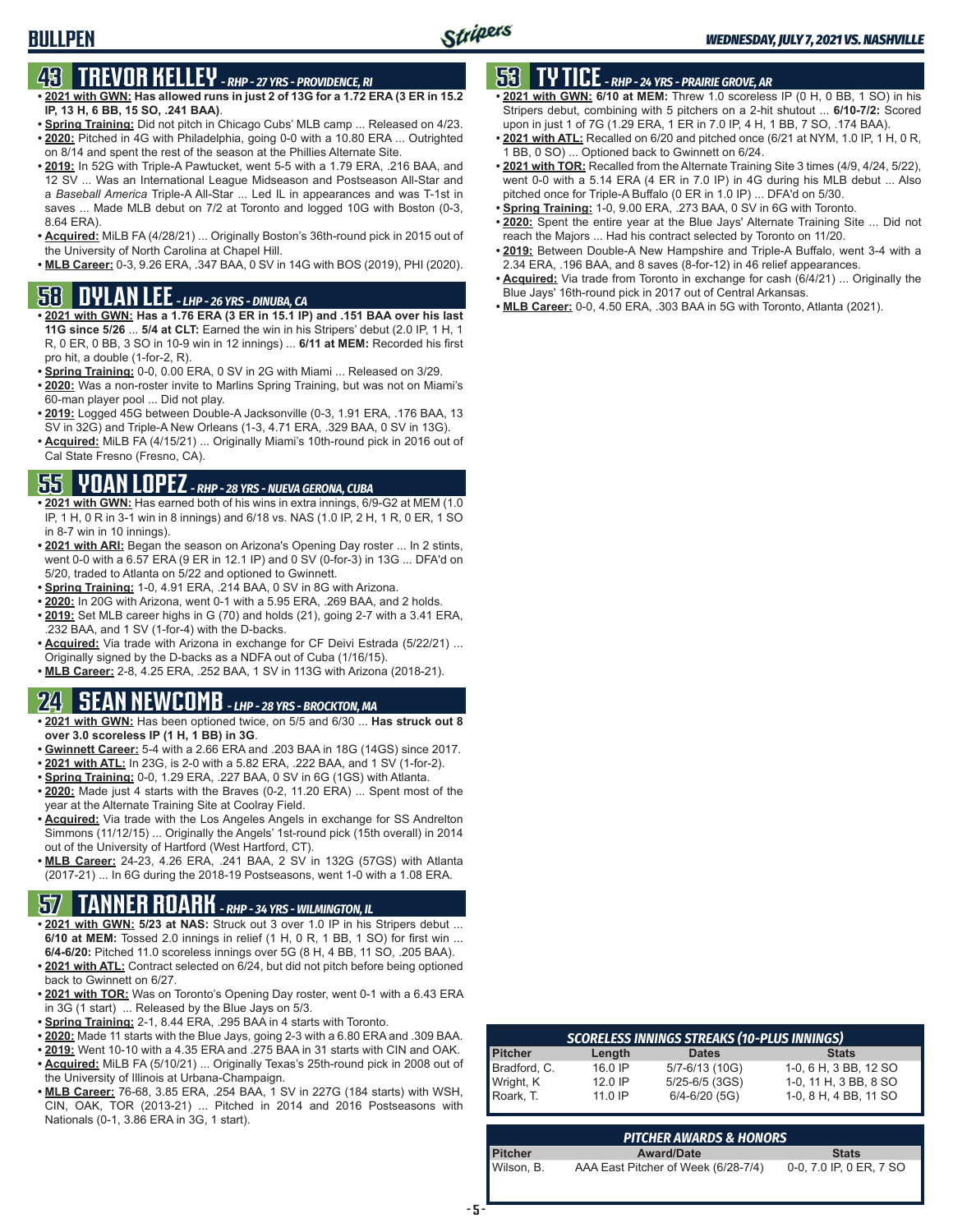#### *WEDNESDAY, JULY 7, 2021 VS. NASHVILLE*



|                |                          |                |    |                          |                          |                |                | <b>HOME RUNS</b>       |                                                  |                          | <b>MULTI-GAMES</b> |                |
|----------------|--------------------------|----------------|----|--------------------------|--------------------------|----------------|----------------|------------------------|--------------------------------------------------|--------------------------|--------------------|----------------|
| Player         | 1 <sub>R</sub>           | 2R             | 3R | <b>GS</b>                | Tot.                     |                |                | Off LH Off RH Team W-L | Last HR with Gwinnett (Regular Season)           | <b>Hit</b>               | <b>RBI</b>         | <b>HR</b>      |
| Almonte        | $\overline{2}$           |                |    |                          | 3                        |                | 2              | $3-0$                  | 5/30/21 vs. MEM, 1R (RH Connor Jones)            | 8                        | 5                  |                |
| Arcia          | 10                       | 3              |    | $\overline{\phantom{a}}$ | 13                       | 6              | $\overline{7}$ | $7 - 4$                | 7/3/21 at DUR, 1R/Leadoff (RH Shane Baz)         | 16                       | 8                  | $\overline{ }$ |
| <b>Brugman</b> | $\overline{\phantom{0}}$ |                |    |                          |                          |                |                | $0 - 0$                |                                                  |                          | ٠                  | ٠              |
| Camargo        | 3                        | 2              |    |                          | 6                        | 3              | 3              | $2 - 3$                | 7/1/21 at DUR, 1R (RH Brent Honeywell Jr.)       | 12                       | 4                  |                |
| Casteel        |                          | $\overline{2}$ |    |                          | 3                        | $\overline{2}$ |                | $2 - 1$                | 6/24/21 at NOR, GS (LH Zac Lowther)              | 5                        | 5                  |                |
| Contreras      |                          |                |    |                          |                          |                |                | $0 - 0$                |                                                  |                          | ۰                  |                |
| Demeritte      | 4                        | $\overline{2}$ |    |                          | 6                        | 4              | 2              | $5 - 1$                | 5/30/21 vs. MEM, 1R (LH Bernardo Flores Jr.)     | $\overline{ }$           | 4                  | Ξ.             |
| Ervin          | 2                        |                |    |                          | 4                        | $\overline{2}$ | $\overline{2}$ | $3 - 1$                | 6/24/21 at NOR, 1R (RH Cody Carroll)             | 4                        | 4                  | ۰.             |
| Goins          |                          |                |    |                          | $\overline{2}$           |                |                | $1 - 1$                | 7/4/21 at DUR, 2R (RH Joe Ryan)                  | 10                       | 6                  |                |
| Gore           |                          |                |    |                          | $\overline{\phantom{a}}$ |                | ٠              | $0 - 0$                |                                                  | $\overline{2}$           | ۰                  |                |
| Heredia        | $\overline{a}$           |                |    |                          |                          |                |                | $0 - 0$                |                                                  |                          | ۰                  | ٠              |
| Inciarte       | $\overline{\phantom{a}}$ |                |    |                          |                          |                | $\sim$         | $0 - 0$                | ---                                              | $\overline{\phantom{0}}$ | ۰                  | ٠              |
| Jackson        | 3                        | $\overline{2}$ |    |                          | 7                        |                | 3              | $3 - 1$                | 7/2/21 at DUR, 1R (RH Chris Mazza) - 2nd of Game | 4                        | 5                  | $\overline{2}$ |
| Kazmar Jr.     | $\overline{2}$           |                |    |                          | 4                        |                | 3              | $1 - 3$                | 6/6/21 vs. JAX, 1R (RH Parker Bugg)              | $\overline{2}$           | 3                  | ÷              |
| Kipnis         |                          |                |    | $\overline{\phantom{a}}$ | 3                        |                | 3              | $2 - 1$                | 6/26/21 at NOR, 1R (RH Conner Greene)            | 6                        | 3                  | ٠              |
| Lucroy         |                          | ۰              |    | $\overline{\phantom{a}}$ | $\overline{2}$           |                | $\overline{2}$ | $1 - 1$                | 6/10/21 at MEM, 3R (RH Grant Black)              | 4                        | 3                  | ۰.             |
| Martinez       |                          |                |    |                          |                          |                |                | $0 - 0$                |                                                  | 2                        |                    |                |
| <b>Morales</b> |                          |                |    |                          | $\overline{A}$           |                |                | $1 - 0$                | 5/7/21 at CLT, 3R (RH Joe De Carlo)              |                          |                    |                |
| Pache          |                          |                |    |                          | $\overline{2}$           |                |                | $1 - 0$                | 6/10/21 at MEM, 2R (LH Tyler Webb), 2nd of Game  | 3                        | 3                  | 1              |
| Sanchez        | $\overline{\phantom{a}}$ |                |    |                          |                          |                |                | $1 - 0$                | 6/16/21 vs. NAS, 3R (RH Miguel Sanchez)          | 3                        | $\overline{2}$     |                |
| Snider         | $\overline{2}$           |                |    |                          | $\overline{2}$           |                | 2              | $2 - 0$                | 6/18/21 vs. NAS, 1R (RH Patrick Weigel)          |                          |                    |                |
| Unroe          |                          |                |    |                          |                          |                |                | $0 - 0$                | 7/19/19 vs. ROC, 1R (RH Drew Hutchison)          |                          | ۰                  |                |
| Waters         | 2                        |                |    |                          | 4                        | $\mathfrak{p}$ | $\overline{2}$ | $0 - 3$                | 7/3/21 at DUR, 3R (RH Phoenix Sanders)           | 11                       | 3                  | 1              |
| Total:         | 34                       | 17             | 9  | 3                        | 63                       |                |                |                        |                                                  |                          |                    |                |

**Back-to-Back Homers (1x):** Almonte (GS) / Snider, 5/7 at CLT (1st Inning)

**Back-to-Back-to-Back Homers (1x):** Arcia (2R) / Camargo / Demeritte, 5/8 at CLT (6th Inning)

**Pinch-Hit Homers (2x):** Demeritte (1R), 5/12 vs. LOU (7th Inning) Casteel (2R), 6/3 vs. JAX (7th Inning)

**Leadoff (Game) Homers (2x):** Waters, 5/19 at NAS Arcia, 7/3 at DUR

**Walk-Off Homers (1x):** Arcia (Solo), 5/16 vs. LOU (9th Inning)

|                       |            |    |    |    |    | <b>STRIPERS BATTING BY MONTH</b> |           |            |            |            |
|-----------------------|------------|----|----|----|----|----------------------------------|-----------|------------|------------|------------|
|                       | <b>AVG</b> | G  | 2B | 3B | HR | <b>RBI</b>                       | <b>SB</b> | <b>OBP</b> | <b>SLG</b> | <b>OPS</b> |
| May:                  | .254       | 24 | 43 | 2  | 36 | 138                              | 24        | .366       | .445       | .811       |
| June:                 | .227       | 25 | 36 | 3  | 21 | 88                               | 23        | .308       | .357       | .665       |
| July:                 | .208       | 5  |    | 0  | 6  | 17                               | 3         | .285       | .357       | .642       |
| August:<br>September: |            |    |    |    |    |                                  |           |            |            |            |

| <b>PINCH HITTERS</b> |       |                |                |                |          |                |                |
|----------------------|-------|----------------|----------------|----------------|----------|----------------|----------------|
| <b>Player</b>        | AVG.  | AB             | н              | 2B             | 3B       | <b>HR</b>      | <b>RBI</b>     |
| Almonte              | 1.000 |                |                | $\Omega$       | O        | $\Omega$       | 2              |
| Arcia                | ---   | $\Omega$       | $\Omega$       | $\Omega$       | $\Omega$ | 0              | $\Omega$       |
| Casteel              | .158  | 19             | 3              |                | $\Omega$ |                | $\overline{4}$ |
| Demeritte            | .400  | 5              | $\overline{2}$ | 1              | $\Omega$ | 1              | 1              |
| Ervin                | .250  | 4              |                | $\mathbf 0$    | $\Omega$ | $\Omega$       |                |
| Goins                | .000  | $\overline{2}$ | $\Omega$       | $\Omega$       | $\Omega$ | $\Omega$       | $\Omega$       |
| Gore                 | .333  | 3              | 1              | $\Omega$       | $\Omega$ | $\Omega$       | $\Omega$       |
| Kazmar Jr.           | .000  | 6              | 0              | $\mathbf 0$    | $\Omega$ | 0              | $\mathbf 0$    |
| Lucrov               | .000  | 3              | $\Omega$       | $\mathbf 0$    | 0        | 0              | $\mathbf 0$    |
| <b>Morales</b>       | .000  |                | 0              | $\mathbf 0$    | 0        | $\mathbf 0$    | $\mathbf 0$    |
| Pache                | ---   | $\Omega$       | $\Omega$       | $\Omega$       | $\Omega$ | $\Omega$       | $\Omega$       |
| Sanchez              | .000  | 6              | $\Omega$       | $\Omega$       | $\Omega$ | 0              | $\mathbf 0$    |
| Snider               | .083  | 12             | 1              | $\Omega$       | $\Omega$ | 0              | $\Omega$       |
| Unroe                | .000  | 4              | $\Omega$       | $\Omega$       | $\Omega$ | $\Omega$       | $\Omega$       |
| Totals:              | .136  | 66             | 9              | $\overline{2}$ | $\bf{0}$ | $\overline{2}$ | 8              |

| <b>HITTING STREAKS (10-PLUS GAMES)</b> |                |                                        |  |  |  |  |
|----------------------------------------|----------------|----------------------------------------|--|--|--|--|
| Player                                 | Length/Dates   | <b>Stats</b>                           |  |  |  |  |
| <b>A</b> rcia                          | 13G (5/4-5/18) | .393 (22-56), 4 2B, 7 HR, 17 R, 12 RBI |  |  |  |  |

| <b>ON-BASE STREAKS (20-PLUS GAMES)</b> |              |              |  |  |  |  |  |
|----------------------------------------|--------------|--------------|--|--|--|--|--|
| Player                                 | Length/Dates | <b>Stats</b> |  |  |  |  |  |
|                                        |              |              |  |  |  |  |  |
|                                        |              |              |  |  |  |  |  |
|                                        |              |              |  |  |  |  |  |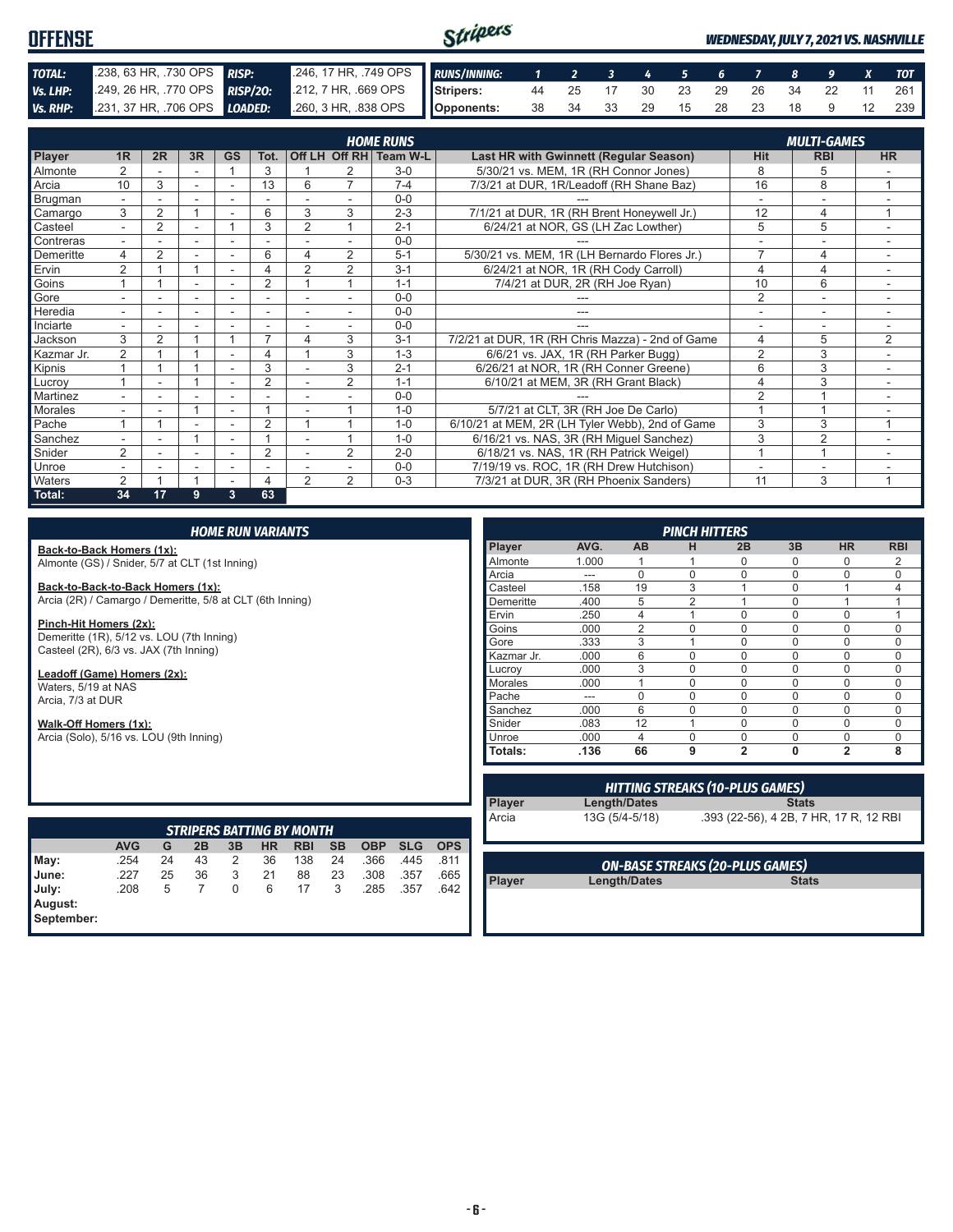#### **17 JOHAN CAMARGO** *- INF - 27 YRS - PANAMA CITY, PANAMA*

*SEASON WITH GWN:*.303, 6 HR, 20 RBI, 0 SB, .887 OPS *HIT STREAK:* -1G (0-3) *7/6 vs. NAS:* 0-3, BB *SERIES:* .000 (0-3)

**• Leaderboard:** Entering 7/7, ranks among Triple-A East top 10 in OBP (7th, .397). **• 2021 with GWN: Has hit safely in 18 of 22G since 6/10, batting .341 (29-for-85, 6 2B, 1 3B, 3 HR, 13 R, 10 RBI, .939 OPS)** ... **5/4-5/22:** Hit safely in each of his first 9G (.364, 2 2B, 3 HR, 13 R, 8 RBI) ... **5/8 at CLT:** Notched his first career multi-HR game (2-for-4, 2 HR, 2 RBI) ... **6/5 vs. JAX:** Started 5-4-3 triple play, Gwinnett's first since 5/28/19 at TOL ... **6/10 at MEM:** Homered for first time since 5/8 (2-run, #4) in 4-for-5, 2-RBI effort.

- **• Gwinnett Career:** Has hits in 73 of 96G (76.0%) since 2017, batting .328 (123-for-375, 26 2B, 2 3B, 15 HR, 64 R, 62 RBI, 1 SB, .923 OPS).
- **• 2021 with ATL:** In 5 stints with the Braves, batting .000 (0-for-15, 1 R) in 14G.
- **• Spring Training:** .186, 2 2B, 1 HR, 4 R, 3 RBI in 18G with Atlanta.
- **• 2020:** Made Braves' Opening Day roster and batted .200 (8 2B, 4 HR, 16 R, 9 RBI) in 35G ... Added to the NLCS roster in place of injured Adam Duvall prior to Game 2 and played in 4G (.250, 2-for-8, 1 2B, 1 RBI).
- **• Acquired:** NDFA (7/2/10) out of Panama City, Panama.
- **• MLB Career:** .257, 68 2B, 4 3B, 34 HR, 144 RBI, 2 SB in 363G with Atlanta (2017- 21) ... Played in 2018 and 2020 Postseasons (.087, 1 2B, 1 RBI in 8G).

# **9 RYAN CASTEEL** *- 1B/C - 30 YRS - CHATTANOOGA, TN*



- **• 2021 with GWN: 5/15-5/18:** Had 6 RBI in 3G span, including 5/15 vs. LOU (1 for-2, GW 3-run 2B, 3 RBI) and 5/16 vs. LOU (1-for-3, HR, 2 RBI) ... **6/2 vs. JAX:** Notched pinch-hit 2-run 2B ... **6/3 vs. JAX:** Hit pinch-hit 2-run HR (#2) ... **6/24 at NOR:** Crushed game-winning grand slam (#3) in 6-2 victory (1-for-4, 4 RBI), his 2nd career slam (first since 7/20/13 with Adv-A Modesto).
- **• Spring Training:** Did not play in Atlanta's MLB camp.
- **• 2020:** Was not on the Braves' 60-man player pool ... Did not play.
- **• 2019:** Played 118G with Double-A Mississippi, batting .263 (21 2B, 2 3B, 21 HR, 73 RBI, .811 OPS) ... Ranked 2nd in the Southern League in homers and RBI, 3rd in slugging (.477) ... Was his 2nd career 20-homer season (hit 22 in 2013).
- **• Acquired:** MiLB FA (3/14/21) ... Originally Colorado's 17th-round pick in 2010 out of Cleveland State Community College (Cleveland, TN).

# **14 WILLIAM CONTRERAS** *- C - 23 YRS - PUERTO CABELLO, VZ*

| <b>SEASON WITH GWN:</b> .--- |  |
|------------------------------|--|
| $7/6$ vs. NAS: DNP           |  |
|                              |  |

- **• 2021 with GWN:** Optioned on 7/7 ... Set to play in Triple-A for the first time after having already played in the Majors (2020-21).
- **• 2021 with ATL:** On the Braves' Opening Day roster ... Hit .204 (3 2B, 1 3B, 7 HR, 16 R, 21 RBI, .666 OPS) in 44G through 7/6.
- **• Spring Training:** .350, 3 2B, 1 HR, 5 R, 7 RBI in 17G with Atlanta.
- **• 2020:** Spent most of the year at the Alternate Training Site at Coolray Field ... Recalled by Atlanta for his MLB debut on 7/24 ... Hit .400 (4-for-10, 1 2B, 1 RBI) in 4G before being optioned on 7/29.
- **• 2019:** Between FLA and MIS, hit .255 (20 2B, 6 HR, 50 R, 39 RBI) in 110G ... Named a Florida State League Midseason All-Star.
- **• Bloodlines:** Older brother is Chicago Cubs' C Willson Contreras.
- **• Acquired:** NDFA (2/1/15) out of Puerto Cabello, Venezuela.
- **• MLB Career:** .217, 4 2B, 1 3B, 7 HR, 22 RBI, 0 SB in 48G with Atlanta (2020-21).

# **18 PHILLIP ERVIN** *- OF - 28 YRS - MOBILE, AL*

*SEASON WITH GWN:*.177, 4 HR, 16 RBI, 7 SB, .620 OPS *HIT STREAK:* -1G (0-4)

- *7/6 vs. NAS:*PH, 0-0, BB *SERIES:* .--- (0-0)
- **• 2021 with GWN: 6/2 vs. JAX:** Hit decisive 3-run HR (#1) and tallied season-high 4 RBI (1-for-4, R) ... **6/13 at MEM:** Belted game-tying 2-run HR (#2) with 2 outs in the 9th of an eventual 7-6 loss (1-for-3, 1 R, 2 RBI).
- **• Spring Training:** .276, 0 HR, 2 RBI, 1 SB, .647 OPS in 18G with Atlanta ... DFA'd on 3/28, outrighted to the Alternate Training Site on 4/3.
- **• 2020:** Between Cincinnati and Seattle, hit .149 with 3 2B, 4 RBI, 1 SB in 37G ... DFA'd by the Reds (8/28), Mariners (12/16), and Chicago Cubs (2/20/21).
- **• Acquired:** Off waivers from the Chicago Cubs (2/22/21) ... Originally Cincinnati's 1st-round pick (27th overall) in 2013 out of Samford University (Homewood, AL).
- **• MLB Career:** .247, 26 2B, 8 3B, 17 HR, 68 RBI, 15 SB in 237G with CIN, SEA (2017-20) ... Talled 7 of his 8 career triples in 2019 (ranked 7th in NL).

# **8 RYAN GOINS** *- INF - 33 YRS - TEMPLE, TX*

*SEASON WITH GWN:*.259, 2 HR, 21 RBI, 0 SB, .700 OPS *HIT STREAK:* -1G (0-4) *7/6 vs. NAS:*0-4, 2 SO *SERIES:* .000 (0-4)

- **• 2021 with GWN: 5/4 at CLT:** Hit Gwinnett's first HR of the season (solo, 2-for-5, RBI) ... **5/12 vs. LOU:** Set season highs for hits (3-for-4) and RBI (3) ... **6/18-6/29:** Posted season-best 8G hitting streak (.400, 10-for-25, 1 2B, 3 R, 6 RBI) ... **7/4 at DUR:** Homered for the first time since Opening Night (2-run, #2, 1-for-4, 2 RBI).
- **• Triple-A Career:** Has played for BUF (2013-16), LHV (2018), CLT (2019), and GWN (2021) ... Was teammates with MGR Matt Tuiasosopo in 2014 with BUF.
- **• Spring Training:** .391, 2 2B, 0 HR, 5 RBI, 0 SB, .960 OPS in 16G with Atlanta.
- **• 2020:** Played in 14G with the Chicago White Sox, batting .000 (0-for-9, 4 R) ... Spent most of the year at the Alternate Training Site in Schaumburg, IL.
- **• Acquired:** MiLB FA (2/25/21) ... Originally Toronto's 4th-round pick in 2009 out of Dallas Baptist University (Dallas, TX).
- **• MLB Career:** .228, 71 2B, 12 3B, 22 HR, 158 RBI in 555G with TOR, KC, CWS (2013-20) ... Played for TOR in 2015-16 Postseasons (.146, 1 HR, 5 RBI in 14G).

# **5 TERRANCE GORE** *- OF - 30 YRS - MACON, GA*

*SEASON WITH GWN:*.250, 0 HR, 0 RBI, 13 SB, .681 OPS *HIT STREAK:* -1G (0-3) *7/6 vs. NAS:*DNP *SERIES:* .--- (0-0)

- **• Leaderboard:** Entering 7/7, ranks among Triple-A East top 10 in SB (5th, 13). **• 2021 with GWN:** Is 13-for-14 (92.9%) in stolen base attempts over 19G, has a pair of 2-steal games (5/18 at NAS, 6/18 vs. NAS) ... **6/9-G2 at MEM:** Stole 3rd and scored winning run in 8th inning of 3-1 victory.
- **• Spring Training:** Did not play in Atlanta's MLB camp.
- **• 2020:** Logged 2G in his lone season with the Los Angeles Dodgers (0 PA).
- **• Acquired:** MiLB FA (2/18/21) ... Originally Kansas City's 20th-round pick in 2011 out of Gulf Coast Community College (Panama City, FL).
- **• MLB Career:** .224, 2 2B, 1 3B, 0 HR, 1 RBI, 40 SB in 102G with KC, CHC, LAD (2014-20) ... Played in the Postseason with KC (2014-15) and CHC (2018), going 0-for-2 with 3 R, 5 SB ... Won World Series with the Royals in 2015.

# **56 ALEX JACKSON** *- C - 25 YRS - SAN DIEGO, CA*

| $7/6$ vs. NAS: $2-4$ , $2B$ | <b>SEASON WITH GWN:</b> .255. 7 HR. 17 RBI. 1 SB. 1.050 OPS | <b>HIT STREAK: <math>3G(5-14)</math></b> |
|-----------------------------|-------------------------------------------------------------|------------------------------------------|
|                             |                                                             | <b>SERIES:</b> .500 (2-4), 2B            |

- **• MLB Rehab:** On Atlanta's 10-day IL since 5/2 (strained left hamstring) ... Moved to 60-day IL on 6/24 ... Assigned to rehab with GWN twice (5/21, 6/30).
- **• 2021 with GWN: Has 7 HR in his last 12G since 5/27, batting .298 (14-for-47, 10 R, 17 RBI, 1.210 OPS)** ... **5/27 vs. MEM:** Set career highs in HR (3) and RBI (7) in 4-for-4 effort ... **6/9-G1 at MEM:** Belted GW 3-run HR (#5) in 5-4 win ... **7/2 at DUR:** Notched his 7th career multi-HR game with GWN (2-for-5, 2 HR, 3 RBI).
- **• Gwinnett Career:** Of his 106 career hits with the Stripers, 64 (60.4%) have gone for extra bases (23 2B, 3 3B, 38 HR) ... Has an .841 OPS in 135G.
- **• 2021 with Atlanta:** Made the Braves' Opening Day roster for the first time in his career ... Hit .043 (1-for-23, 2 R) in 10G prior to the injury.
- **• Spring Training:** .194, 2 2B, 2 HR, 8 RBI, .716 OPS in 14G with Atlanta.
- **• 2020:** Spent most of the year at the Alternate Training Site in Gwinnett ... In 5G with Atlanta, batted .286 (2-for-7, 1 2B).
- **• Acquired:** Via trade with Seattle in exchange for RHP Max Povse and RHP Rob Whalen (11/28/16) ... Originally the Mariners' 1st-round pick (6th overall) in 2014 out of Rancho Bernardo High School (San Diego, CA).
- **• MLB Career:** .070, 1 2B, 2 R, 0 RBI in 19G with Atlanta (2019-21).

## **4 SEAN KAZMAR JR.** *- INF - 36 YRS - VALDOSTA, GA*

|                      | <b>SEASON WITH GWN:</b> .176, 4 HR, 14 RBI, 1 SB, .572 OPS | <b>HIT STREAK:</b> $-4G(0-12)$ |
|----------------------|------------------------------------------------------------|--------------------------------|
| $7/6$ vs. NAS: $0-3$ |                                                            | <b>SERIES:</b> .000 (0-3)      |
| ---- - -- ----- ---- |                                                            | .                              |

- **• 2021 with GWN: 5/25 vs. MEM:** Lined a walk-off single in the 9th for a 2-1 win, his first career walk-off RBI with Gwinnett ... **6/6 vs. JAX:** Tied Joey Terdoslavich for 3rd on Gwinnett's career home run list (#41, 1-for-4, 1 RBI).
- **• Gwinnett Career:** Batting .265 (638-for-2412, 131 2B, 12 3B, 41 HR, 290 R, 284 RBI, 24 SB) in 703G over 8 seasons ... Leads in career G, AB, H, TB (915), 2B, R, RBI ... Ranks 2nd in career 3B (12) ... Ranks T-3rd in career HR (41).
- **• 600 Club:** His 638 hits are 4th in Richmond/Gwinnett history (Larry Whisenton leads with 657) ... Is one of 5 in RICH/GWN history with 600 hits.
- **• 2021 with ATL:** Contract selected on 4/17, has spent 2 stints with Atlanta (4/17- 4/23, 5/4-5/7), going 0-for-2 ... Pinch hit on 4/17 at the Chicago Cubs, marking his first MLB appearance in 4,589 days since 9/23/08 with San Diego ... The last player with a bigger gap between MLB appearances was Ralph Winegarner (13 years, 14 days between 6/23/36 with CLE and 7/7/49 with STL).
- **• Spring Training:** .409, 3 HR, 9 RBI, 0 SB, 1.415 OPS in 25G with Atlanta.
- **• 2020:** Was an NRI to Braves Spring Training, but not on 60-man player pool.
- **• Acquired:** MiLB FA (12/7/20) ... Originally San Diego's 5th-round pick in 2004 out
- of the College of Southern Nevada.
- **• MLB Career:** .195, 1 2B, 0 3B, 0 HR, 2 RBI in 22G with San Diego (2008) and Atlanta (2021).

*SEASON WITH GWN:*.--- *HIT STREAK:* --- *7/6 vs. NAS:*DNP *SERIES:* .--- (0-0)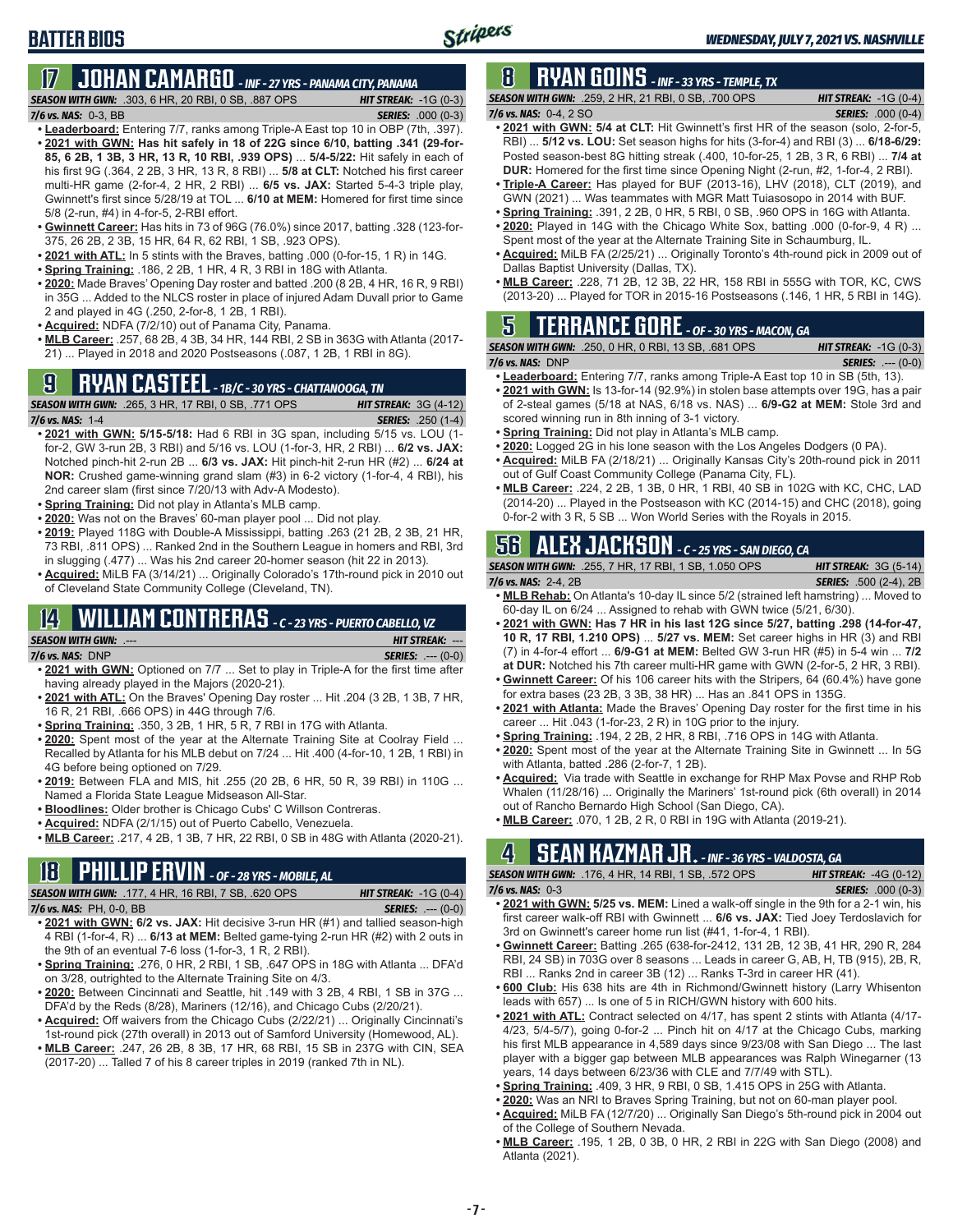#### **BATTER BIOS**

# **22 JASON KIPNIS** *- INF - 34 YRS - NORTHBROOK, IL*

*SEASON WITH GWN:*.244, 3 HR, 9 RBI, 0 SB, .764 OPS *HIT STREAK:* 1G (2-4) *7/6 vs. NAS:*2-4, SO *SERIES:* .500 (2-4)

- **• 2021 with GWN: 5/28 vs. MEM:** Belted a decisive 3-run HR (#1, 2-for-3, 3 RBI) ... **6/16 at NAS:** Hit another game-winning HR (#2), a 2-run shot (2-for-4,, 2 RBI). **• Spring Training:** .241, 1 2B, 1 HR, 2 R, 3 RBI in 12G with Atlanta ... Released on 3/27, re-signed to MiLB deal on 3/29.
- **• 2020:** In his lone season with the Chicago Cubs, hit .237 (8 2B, 1 3B, 3 HR, 16 RBI, 1 SB) in 44G ... Played in 2G during the Postseason (0-for-3, 1 BB, 1 SO) ... Elected Free Agency on 10/28.
- **• Acquired:** MiLB FA (3/29/21) ... Originally Cleveland's 2nd-round pick in 2009 out of Arizona State University (Tempe, AZ).
- **• MLB Career:** .260, 260 2B, 24 3B, 126 HR, 545 RBI, 136 SB in 1,165G with CLE, CHC (2011-20) ... Was 2-time AL All-Star with the Indians (2013, 2015) ... Hit .192 (3 2B, 1 3B, 4 HR, 9 RBI) in 26G during the Postseason with CLE (2013, 2016-18) and CHC (2020).

#### **20 JONATHAN MORALES** *- C - 26 YRS - ARROYO, PUERTO RICO*

#### *SEASON WITH GWN:*.105, 1 HR, 6 RBI, 0 SB, .279 OPS *HIT STREAK:* -1G (0-3)

*7/6 vs. NAS:*DNP *SERIES:* .--- (0-0)

- **• 2021 with GWN: 5/7 at CLT:** Tied his single-game career high with 5 RBI, going 2-for-6 with a 3-run HR (#1) in the 9th.
- **• Spring Training:** .250, 0 HR, 1 RBI, 0 SB, 1.200 OPS in 12G with Atlanta.
- **• 2020:** Spent entire year at Braves Alternate Site in Gwinnett (no MLB debut) ... Played for Caguas of the Puerto Rican Winter League (.394, 3 HR, 9 RBI in 13G), earning PWL Postseason All-Star honors.
- **• 2019:** Hit .240 (13 2B, 2 HR, 27 R, 25 RBI) in 80G between Double-A Mississippi and Gwinnett ... Logged 1 game during the IL Playoffs (0-for-1, BB).
- **• Acquired:** Braves' 25th-round pick in 2015 out of Miami-Dade Community College.

# **15 CRISTIAN PACHE** *- OF - 22 YRS - SANTO DOMINGO CENTRO, D.R.*

#### *SEASON WITH GWN:*.214, 2 HR, 10 RBI, 1 SB, .632 OPS *HIT STREAK:* 1G (1-4) *7/6 vs. NAS:* 1-4 *SERIES:* .250 (1-4)

- **• MLB.com Prospect Ranks:** #1 (Braves Top 30), #10 (Top 100).
- **• 2021 with GWN: 5/29-6/1:** Assigned to rehab (right hamstring inflammation), played 1G before being activated/optioned on 6/2 ... **6/5 vs. JAX:** Went 3-for-6 with 2 2B, including game-tying 2-run 2B in 9th ... **6/10 at MEM:** Tallied his first career multi-HR game (3-for-5, 2 HR, 3 R, 4 RBI) ... **6/30 at DUR:** Notched last-AB game-winning RBI single in 9th for 2-1 win (2-for-3, 2B, RBI).
- **• 2021 with ATL:** On Atlanta's Opening Day roster for the first time ... Hit .111 (3 2B, 1 HR, 6 R, 4 RBI) in 22G ... Placed on IL twice, on 4/14 and 5/14 ... Was at the Alternate Training Site from 4/24-4/30.
- **• Spring Training:** .184, 2 2B, 1 3B, 4 R, 3 RBI, 2 SB in 17G with Atlanta.
- **• 2020:** Spent most of the year at the Alternate Training Site ... Made his MLB debut on 8/21 vs. Philadelphia (1-for-4) ... Played just 2G during regular season (.250) ... Also made MLB Postseason debut (.182, 1 2B, 1 HR, 4 R, 4 RBI in 12G).
- **• 2019:** Between Mississippi (104G) and Gwinnett (26G), hit .277 (36 2B, 9 3B, 12 HR, 63 R, 61 RBI, 8 SB, .802 OPS) in 130G ... Named a Southern League Postseason All-Star and MLB All-Star Futures Game participant.
- **• Acquired:** NDFA (7/4/15) out of Santo Domingo Centro, D.R.
- **• MLB Career:** .119, 3 2B, 0 3B, 1 HR, 4 RBI, 0 SB in 24G with Atlanta (2020-21).

## **2 YOLMER SANCHEZ** *- INF - 29 YRS - MARACAY, VENEZUELA*

**• 2021 with GWN: 5/7 at CLT:** Went 3-for-5 with 3 runs, 3 RBI and Gwinnett's first triple of the year ... **6/9-G2 at MEM:** Stole home plate as part of a double-steal with

- Drew Waters, scored tying run in 3-1 win (1-for-2, R, SB) ... **6/16 vs. NAS:** After going 30G without a homer, launched his 1st of the year (3-run, 1-for-2, 3 RBI). **• Spring Training:** .190, 0 XBH, 2 RBI, 1 SB, .451 OPS in 15G with Baltimore ...
- DFA'd on 3/27, released on 3/30. **• 2020:** Played 11G with the Chicago White Sox, batting .313 (3 2B, 1 HR, 1 RBI,
- 1.164 OPS) ... Made his MLB Postseason debut in the ALWCS (1G, no at-bat).
- **• Acquired:** MiLB FA (3/31/21) ... Originally a NDFA with Chi. White Sox (5/29/09). **• MLB Career:** .245, 113 2B, 24 3B, 32 HR, 215 RBI, 30 SB in 657G with the Chi. White Sox (2014-20) ... Won an AL Gold Glove in 2019 (.987 FPCT at 2B).

# **26 TRAVIS SNIDER** *- OF/INF - 33 YRS - KIRKLAND, WA*

*SEASON WITH GWN:*.145, 2 HR, 4 RBI, 0 SB, .571 OPS *HIT STREAK:* -5G (0-15) *7/6 vs. NAS:* PH, 0-1 *SERIES:* .000 (0-1)

- **• 2021 with GWN: 5/5-5/9:** Drew 8 walks in his first 3G ... **6/3 vs. JAX:** Recorded first multi-hit game (2-for-3, R) ... **6/18 vs. NAS:** Homered for the first time since 5/7 at CLT, a solo shot (#2) as part of 6-run comeback in 8-7 win (1-for-3, 2 RBI).
- **• Spring Training:** Did not play in Atlanta's MLB camp.
- **• 2020:** Signed by Miami on 7/24 and reported to the Marlins' Alternate Training Site in Jupiter, FL, but was released on 8/27 and did not reach the Majors.
- **• 2019:** Played for Triple-A Reno in Arizona's system (.294, 22 2B, 4 3B, 11 HR, 41 RBI, 3 SB, .899 OPS in 93G).
- **• Acquired:** MiLB FA (2/26/21) ... Originally Toronto's 1st-round pick (14th overall) in 2006 out of Henry M. Jackson High School (Mill Creek, WA).
- **• MLB Career:** .244, 100 2B, 7 3B, 54 HR, 212 RBI, 22 SB in 630G with TOR, PIT (2008-15) ... Played for PIT in the Postseason from 2013-15 (.250, 1-for-4 in 3G).

#### **11 Drew WATERS** *- OF - 22 YRS - ATLANTA, GA SEASON WITH GWN:*.239, 4 HR, 13 RBI, 14 SB, .708 OPS *HIT STREAK:* 4G (7-16)

| 7/6 vs. NAS: 1-4, 2B                                                             | <b>SERIES:</b> .250 (1-4), 2B |
|----------------------------------------------------------------------------------|-------------------------------|
| • Leaderboard: Entering 7/7, ranks among Triple-A East top 10 in SB (T-3rd, 14). |                               |

- **• Futures Game:** Will play for the NL Team in the 2021 SiriusXM All-Star Futures Game on 7/11 at Coors Field ... Is the 7th active Gwinnett player selected to the game (1st since RHP Touki Toussaint in 2018).
- **• MLB.com Prospect Ranks:** #2 (Braves Top 30), #25 (Top 100 Prospects).
- **• 2021 with GWN: 5/15-6/10:** Hit .316 (25-for-79, 4 2B, 3 HR, 16 R, 9 RBI, 6 SB, .906 OPS) in 21G ... **5/18 at NAS:** Recorded his first career multi-HR game (3-for-5, 2 HR, 3 RBI) and became the first GWN player to homer from both sides of the plate since Mel Rojas Jr. (7/7/16 at CLT) ... **5/19 at NAS:** Fell a triple shy of the cycle in his first 4-hit game at Triple-A (4-for-5, 2B, HR, 2 R, 2 RBI, 2 SB) ... **6/9-G2 at MEM:** Lined RBI single in 8th (2-for-3, R, RBI) for last-at-bat 3-1 win ... **7/3 at DUR:** Homered for first time since 5/19 (3-run, #4, 1-for-5, 3 RBI).
- **• Spring Training:** .500, 1 2B, 0 HR, 2 RBI, 1 SB in 4G with Atlanta.
- **• 2020:** Spent entire year at Braves Alternate Site in Gwinnett (no MLB debut).
- **• 2019:** Hit .309 (40 2B, 9 3B, 7 HR, 80 R, 52 RBI, 16 SB) in 134G with Double-A Mississippi and Gwinnett ... Won Southern League Batting Title (.319, best in MIS history) and Most Valuable Player (1st in MIS history) ... Ranked among MiLB top 5 in doubles (T-3rd, 40) and hits (5th, 163).
- **• Acquired:** Braves' 2nd-round pick in 2017 out of Etowah High School (Woodstock, GA) ... Named Gatorade Georgia Baseball Player of the Year in 2017.

*SEASON WITH GWN:*.175, 1 HR, 11 RBI, 3 SB, .514 OPS *HIT STREAK:* -2G (0-7) *7/6 vs. NAS:*DNP *SERIES:* .--- (0-0)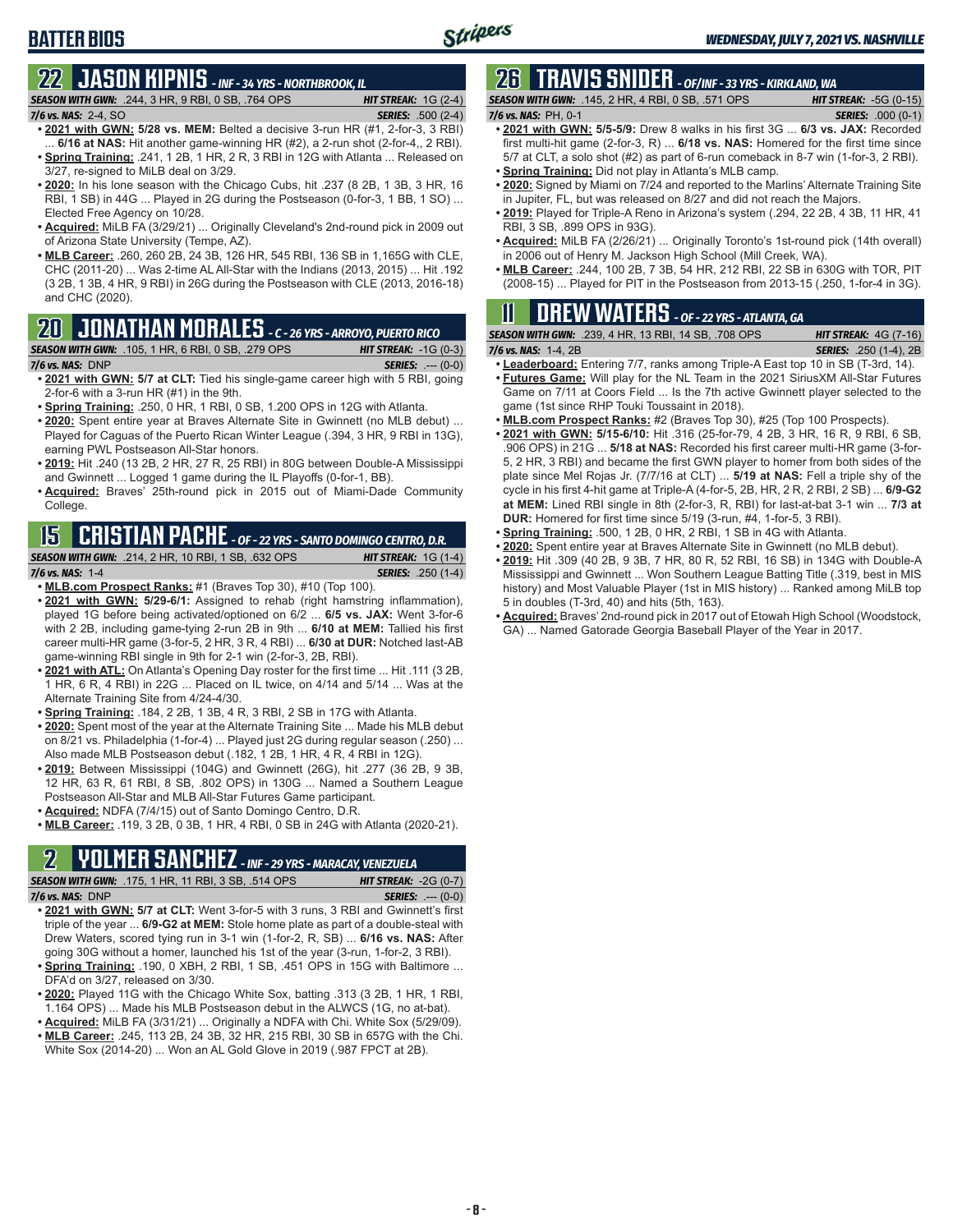## **SEASON SUMMARY**



# **TEAM HIGHS & LOWS**

| <b>OFFENSE:</b>  |  |
|------------------|--|
|                  |  |
|                  |  |
|                  |  |
|                  |  |
|                  |  |
|                  |  |
|                  |  |
|                  |  |
|                  |  |
|                  |  |
|                  |  |
|                  |  |
|                  |  |
|                  |  |
|                  |  |
|                  |  |
|                  |  |
| <b>PITCHING:</b> |  |
|                  |  |
|                  |  |

| Most Home Runs Allowed, Game 3 (6x, last: 7/6 vs. Nashville) |  |
|--------------------------------------------------------------|--|
|                                                              |  |
|                                                              |  |
|                                                              |  |

#### **DEFENSE:**

# **TEAM MISCELLANEOUS**

| Largest Blown Lead (Loss) 3 Runs (3x, last: 7/4 at Durham, 3-0, 4-5) |
|----------------------------------------------------------------------|
|                                                                      |
| Longest Game, Time……………………………………………………4:26 (5/4 at Charlotte)        |
|                                                                      |
|                                                                      |
|                                                                      |
|                                                                      |
|                                                                      |
|                                                                      |
|                                                                      |
|                                                                      |

#### **INDIVIDUAL HIGHS & LOWS**

| <b>HITTING (GAME):</b> |  |
|------------------------|--|
|                        |  |
|                        |  |
|                        |  |
|                        |  |
|                        |  |
|                        |  |
|                        |  |
|                        |  |
|                        |  |
|                        |  |
|                        |  |
|                        |  |
|                        |  |
|                        |  |

#### **PITCHING (GAME):**

#### **DEFENSE (GAME):**

#### **STREAKS**

|  |  | OFFENSIVE (LONGEST IN 2021 ONLY): |
|--|--|-----------------------------------|
|--|--|-----------------------------------|

#### **PITCHING (LONGEST IN 2021 ONLY):**

# **LAST TIME IT HAPPENED (GWINNETT REGULAR-SEASON HISTORY)**

| <b>INDIVIDUAL OFFENSE:</b>  |                                                                            |
|-----------------------------|----------------------------------------------------------------------------|
|                             |                                                                            |
|                             |                                                                            |
|                             |                                                                            |
|                             |                                                                            |
|                             |                                                                            |
|                             |                                                                            |
|                             |                                                                            |
|                             | Homers, Both Sides of Plate  Drew Waters (5/18/21 at Nashville)            |
|                             |                                                                            |
|                             |                                                                            |
|                             | Back-to-Back-to-Back Homers  Arcia/Camargo/Demeritte (5/8/21 at Charlotte) |
|                             |                                                                            |
|                             |                                                                            |
|                             |                                                                            |
|                             |                                                                            |
|                             |                                                                            |
|                             |                                                                            |
|                             |                                                                            |
|                             |                                                                            |
|                             |                                                                            |
|                             |                                                                            |
|                             |                                                                            |
| <b>INDIVIDUAL PITCHING:</b> |                                                                            |
|                             |                                                                            |

| 9.0-Inning No-Hitter (Solo)Todd Redmond (5/28/10 at Louisville)                |  |
|--------------------------------------------------------------------------------|--|
| 9.0-Inning No-Hitter (Comb.) Wooten/Marksberry/Ramirez (6/30/16 at Louisville) |  |
|                                                                                |  |
|                                                                                |  |
| 21 Consecutive Saves Converted Jairo Asencio (9/6/09-8/8/11)                   |  |
| 25.0-Inning Scoreless Streak Stephen Marek, 25.1 IP (6/6/10-8/2/10)            |  |
|                                                                                |  |

#### **TEAM OFFENSE:**

| <b>TEAM PITCHING:</b> |                           |
|-----------------------|---------------------------|
|                       |                           |
|                       |                           |
|                       |                           |
|                       |                           |
|                       |                           |
| $24$ Ctriboouto       | $C/40/44 \text{ at } T_0$ |

#### **TEAM DEFENSE:**

| Turn a Triple Play 6/5/21 vs. Jacksonville (Camargo-Kipnis-Snider) |  |
|--------------------------------------------------------------------|--|
|                                                                    |  |

| <b>TEAM MISCELLANEOUS:</b> |  |
|----------------------------|--|
|                            |  |
|                            |  |